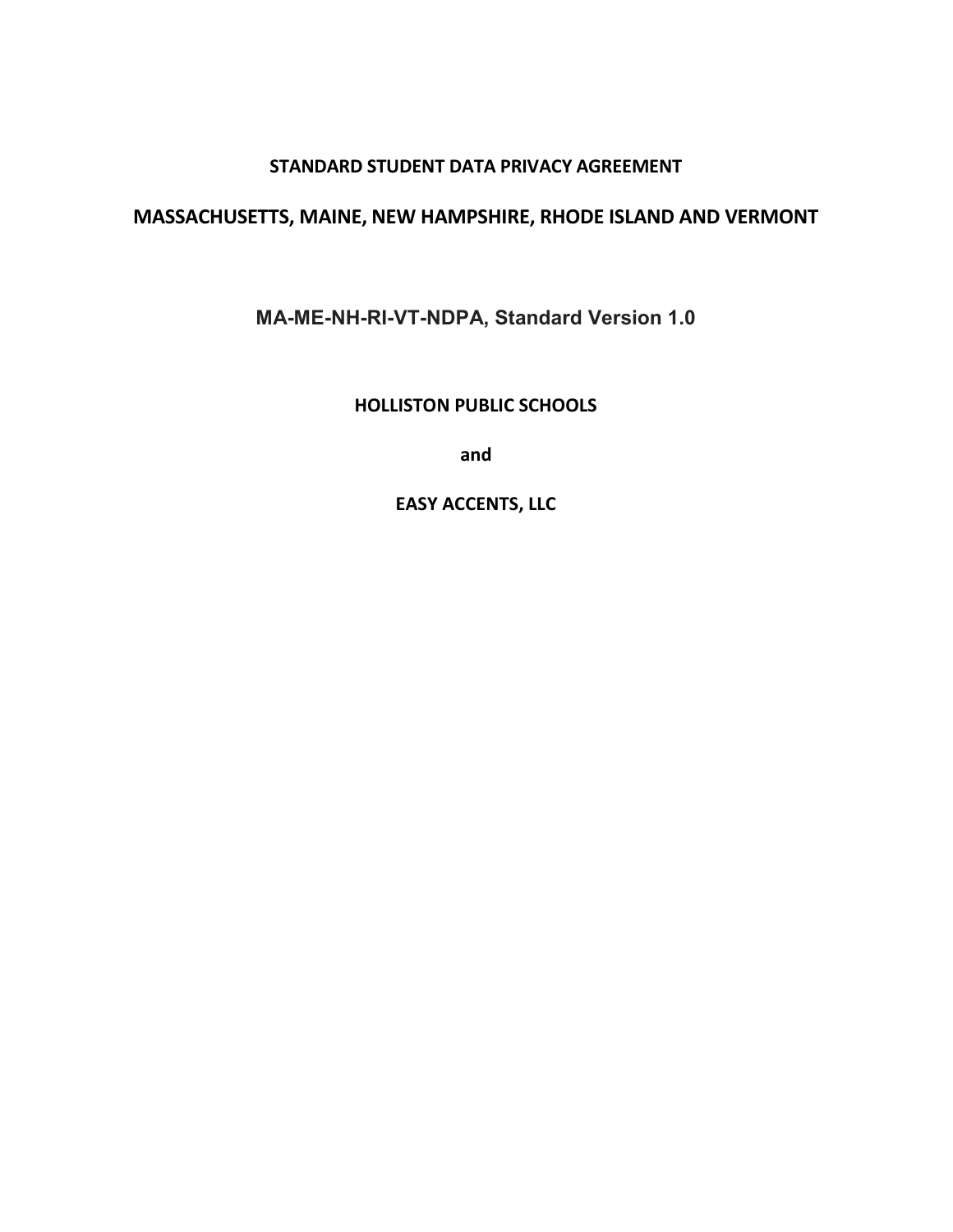This Student Data Privacy Agreement ("**DPA**") is entered into on the date of full execution (the "**Effective Date**") and is entered into by and between: Holliston Public Schools, located at 370 Hollis St., Holliston, MA 01746 (the "**Local Education Agency**" or "**LEA**") and Easy Accents, LLC, located at 10406 Conway Rd, St. Louis, MO 63131 (the "**Provider**").

**WHEREAS**, the Provider is providing educational or digital services to LEA.

**WHEREAS**, the Provider and LEA recognize the need to protect personally identifiable student information and other regulated data exchanged between them as required by applicable laws and regulations, such as the Family Educational Rights and Privacy Act ("**FERPA**") at 20 U.S.C. § 1232g (34 CFR Part 99); the Children's Online Privacy Protection Act ("COPPA") at 15 U.S.C. § 6501-6506 (16 CFR Part 312), applicable state privacy laws and regulations and

**WHEREAS**, the Provider and LEA desire to enter into this DPA for the purpose of establishing their respective obligations and duties in order to comply with applicable laws and regulations.

**NOW THEREFORE**, for good and valuable consideration, LEA and Provider agree as follows:

1. A description of the Services to be provided, the categories of Student Data that may be provided by LEA to Provider, and other information specific to this DPA are contained in the Standard Clauses hereto.

#### 2. **Special Provisions.** *Check if Required*

 If checked, the Supplemental State Terms and attached hereto as **Exhibit "G"** are hereby incorporated by reference into this DPA in their entirety.

 If Checked, the Provider, has signed **Exhibit "E"** to the Standard Clauses, otherwise known as General Offer of Privacy Terms

- 3. In the event of a conflict between the SDPC Standard Clauses, the State or Special Provisions will control. In the event there is conflict between the terms of the DPA and any other writing, including, but not limited to the Service Agreement and Provider Terms of Service or Privacy Policy the terms of this DPA shall control.
- 4. This DPA shall stay in effect for three years. Exhibit E will expire 3 years from the date the original DPA was signed.
- 5. The services to be provided by Provider to LEA pursuant to this DPA are detailed in **Exhibit "A"** (the "**Services**").
- 6. **Notices**. All notices or other communication required or permitted to be given hereunder may be given via e-mail transmission, or first-class mail, sent to the designated representatives below.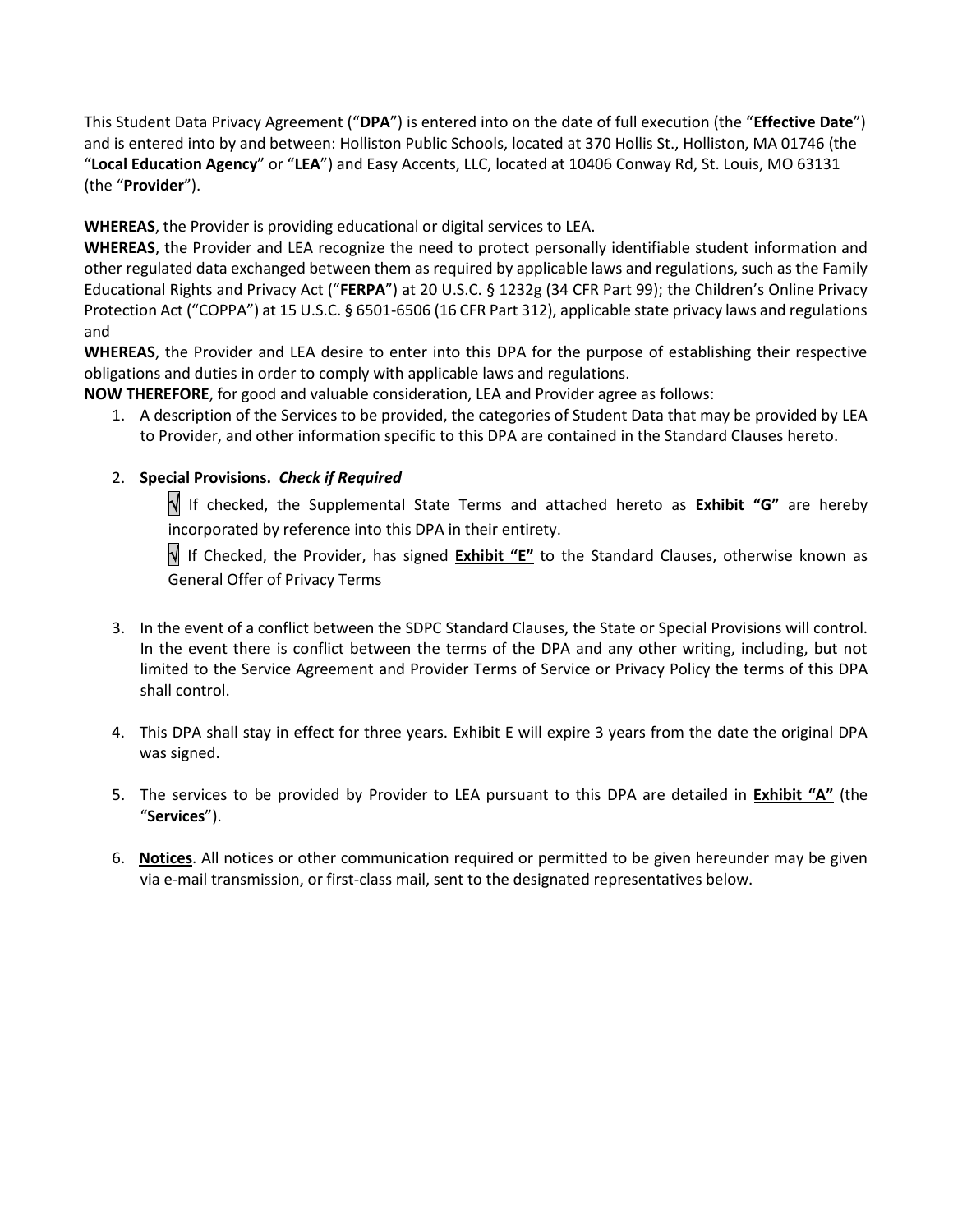The designated representative for the Provider for this DPA is:

| Name: | Daniel Baker                                   | $_{\sf Title:}$ $\sf CEO$ |  |
|-------|------------------------------------------------|---------------------------|--|
|       | Address: 10406 Conway Rd., St. Louis, MO 63131 |                           |  |
|       | Phone: 314-210-6970                            |                           |  |
|       | Email: daniel.baker@easyaccents.world          |                           |  |

The designated representative for the LEA for this DPA is:

Dan MacLeod, Director of Technology and Digital Learning, CETL 370 Hollis St., Holliston, MA 01746 508-429-0654 Ext. 1135 macleodd@holliston.k12.ma.us

**IN WITNESS WHEREOF**, LEA and Provider execute this DPA as of the Effective Date.

#### **HOLLISTON PUBLIC SCHOOLS**

| By: Laniel L. Mordeval                    |
|-------------------------------------------|
| Date: $\frac{4/7/2022}{2}$                |
| Printed Name: Daniel L. MacLeod           |
| Director of Technology & Digital Learning |
| <b>EASY ACCENTS, LLC</b>                  |
| BV: Daniel Baker                          |
| Date: 04/07/2022                          |
| Printed Name: Daniel Baker                |
| Title/Position: CEO                       |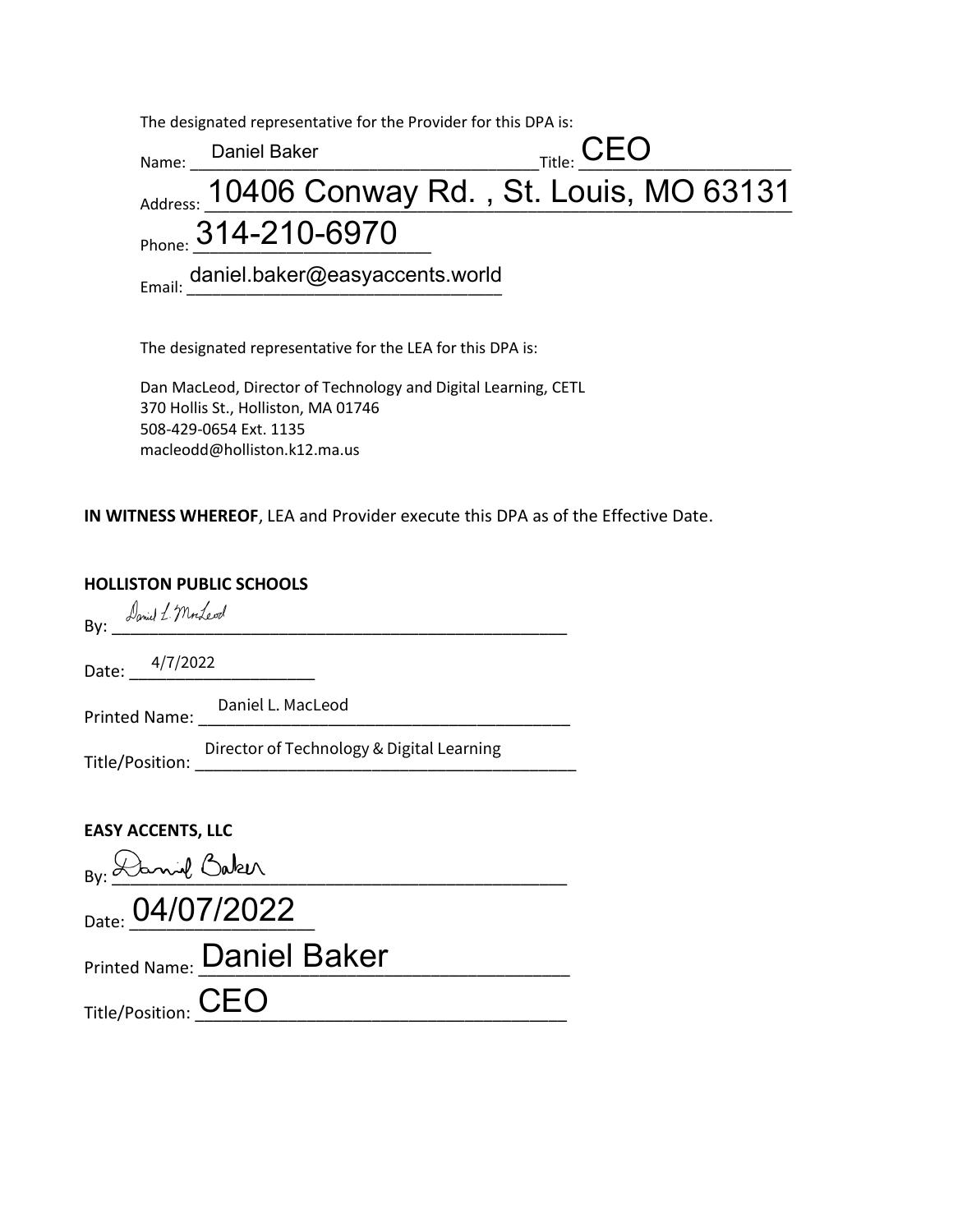#### **STANDARD CLAUSES**

Version 1.0

#### **ARTICLE I: PURPOSE AND SCOPE**

- **1. Purpose of DPA**. The purpose of this DPA is to describe the duties and responsibilities to protect Student Data including compliance with all applicable federal, state, and local privacy laws, rules, and regulations, all as may be amended from time to time. In performing these services, the Provider shall be considered a School Official with a legitimate educational interest, and performing services otherwise provided by the LEA. Provider shall be under the direct control and supervision of the LEA, with respect to its use of Student Data
- **2. Student Data to Be Provided**. In order to perform the Services described above, LEA shall provide Student Data as identified in the Schedule of Data, attached hereto as **Exhibit "B"**.
- **3. DPA Definitions**. The definition of terms used in this DPA is found in **Exhibit "C".** In the event of a conflict, definitions used in this DPA shall prevail over terms used in any other writing, including, but not limited to the Service Agreement, Terms of Service, Privacy Policies etc.

#### **ARTICLE II: DATA OWNERSHIP AND AUTHORIZED ACCESS**

- **1. Student Data Property of LEA**. All Student Data transmitted to the Provider pursuant to the Service Agreement is and will continue to be the property of and under the control of the LEA. The Provider further acknowledges and agrees that all copies of such Student Data transmitted to the Provider, including any modifications or additions or any portion thereof from any source, are subject to the provisions of this DPA in the same manner asthe original Student Data. The Parties agree that as between them, all rights, including all intellectual property rights in and to Student Data contemplated per the Service Agreement, shall remain the exclusive property of the LEA. For the purposes of FERPA, the Provider shall be considered a School Official, under the control and direction of the LEA as it pertains to the use of Student Data, notwithstanding the above.
- **2. Parent Access**. To the extent required by law the LEA shall establish reasonable procedures by which a parent, legal guardian, or eligible student may review Education Records and/or Student Data correct erroneous information, and procedures for the transfer of student-generated content to a personal account, consistent with the functionality of services. Provider shall respond in a reasonably timely manner (and no later than forty five (45) days from the date of the request or pursuant to the time frame required under state law for an LEA to respond to a parent or student, whichever is sooner) to the LEA's request for Student Data in a student's records held by the Provider to view or correct as necessary. In the event that a parent of a student or other individual contacts the Provider to review any of the Student Data accessed pursuant to the Services, the Provider shall refer the parent or individual to the LEA, who will follow the necessary and proper procedures regarding the requested information.
- **3.** Separate Account. If Student-Generated Content is stored or maintained by the Provider, Provider shall, at the request of the LEA, transfer, or provide a mechanism for the LEA to transfer, said Student-Generated Content to a separate account created by the student.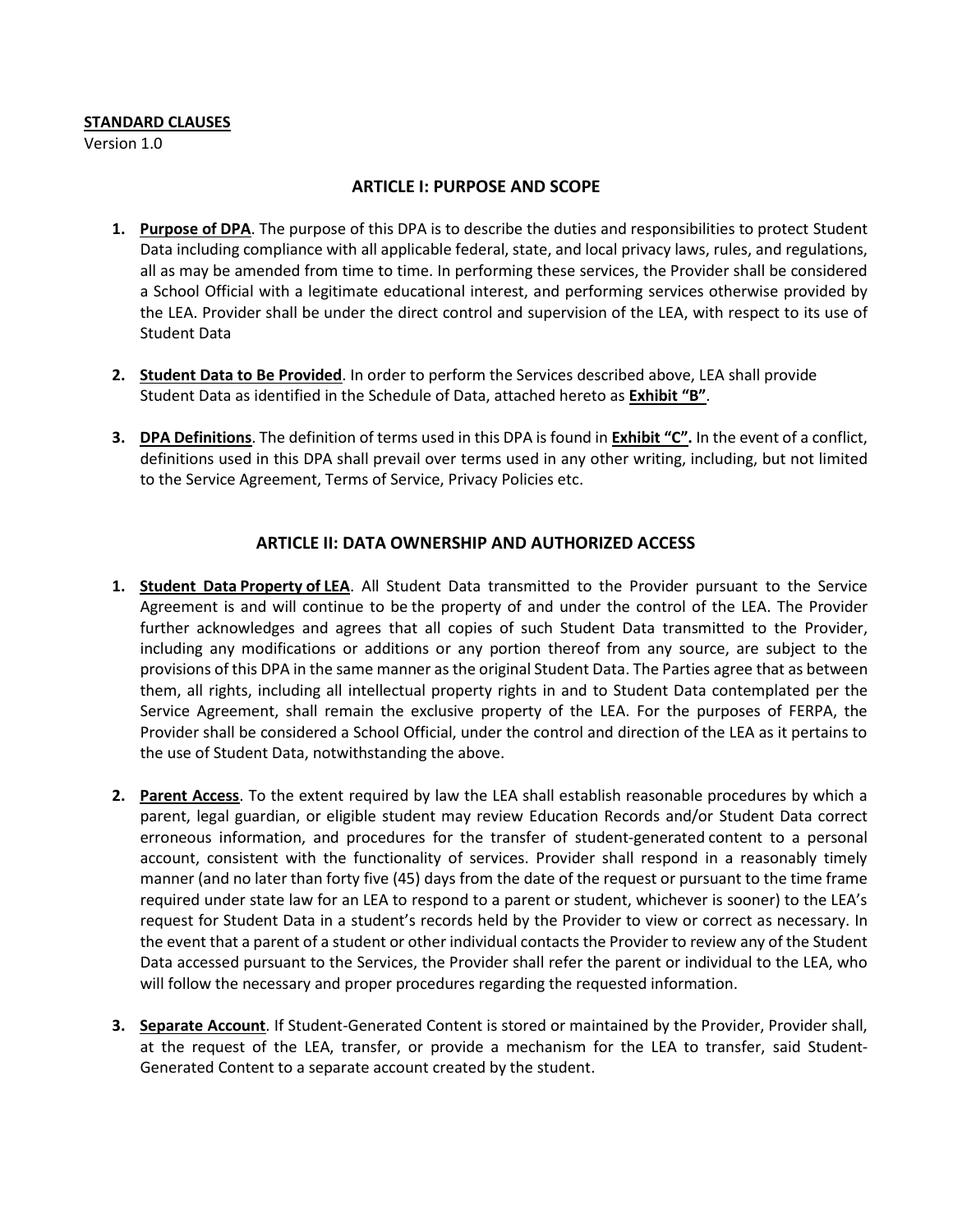- **4. Law Enforcement Requests**. Should law enforcement or other government entities ("Requesting Party(ies)") contact Provider with a request for Student Data held by the Provider pursuant to the Services, the Provider shall notify the LEA in advance of a compelled disclosure to the Requesting Party, unless lawfully directed by the Requesting Party not to inform the LEA of the request.
- **5. Subprocessors**. Provider shall enter into written agreements with all Subprocessors performing functions for the Provider in order for the Provider to provide the Services pursuant to the Service Agreement, whereby the Subprocessors agree to protect Student Data in a manner no less stringent than the terms of this DPA.

#### **ARTICLE III: DUTIES OF LEA**

- **1. Provide Data in Compliance with Applicable Laws**. LEA shall provide Student Data for the purposes of obtaining the Services in compliance with all applicable federal, state, and local privacy laws, rules, and regulations, all as may be amended from time to time.
- **2. Annual Notification of Rights**. If the LEA has a policy of disclosing Education Records and/or Student Data under FERPA (34 CFR § 99.31(a)(1)), LEA shall include a specification of criteria for determining who constitutes a school official and what constitutes a legitimate educational interest in its annual notification of rights.
- **3. Reasonable Precautions**. LEA shall take reasonable precautions to secure usernames, passwords, and any other means of gaining access to the services and hosted Student Data.
- **4. Unauthorized Access Notification**. LEA shall notify Provider promptly of any known unauthorized access. LEA will assist Provider in any efforts by Provider to investigate and respond to any unauthorized access.

#### **ARTICLE IV: DUTIES OF PROVIDER**

- **1. Privacy Compliance**. The Provider shall comply with all applicable federal, state, and local laws, rules, and regulations pertaining to Student Data privacy and security, all as may be amended from time to time.
- **2. Authorized Use**. The Student Data shared pursuant to the Service Agreement, including persistent unique identifiers, shall be used for no purpose other than the Services outlined in Exhibit A or stated in the Service Agreement and/or otherwise authorized under the statutes referred to herein this DPA.
- **3. Provider Employee Obligation**. Provider shall require all of Provider's employees and agents who have access to Student Data to comply with all applicable provisions of this DPA with respect to the Student Data shared under the Service Agreement. Provider agrees to require and maintain an appropriate confidentiality agreement from each employee or agent with access to Student Data pursuant to the Service Agreement.
- **4.** No Disclosure. Provider acknowledges and agrees that it shall not make any re-disclosure of any Student Data or any portion thereof, including without limitation, user content or other non-public information and/or personally identifiable information contained in the Student Data other than as directed or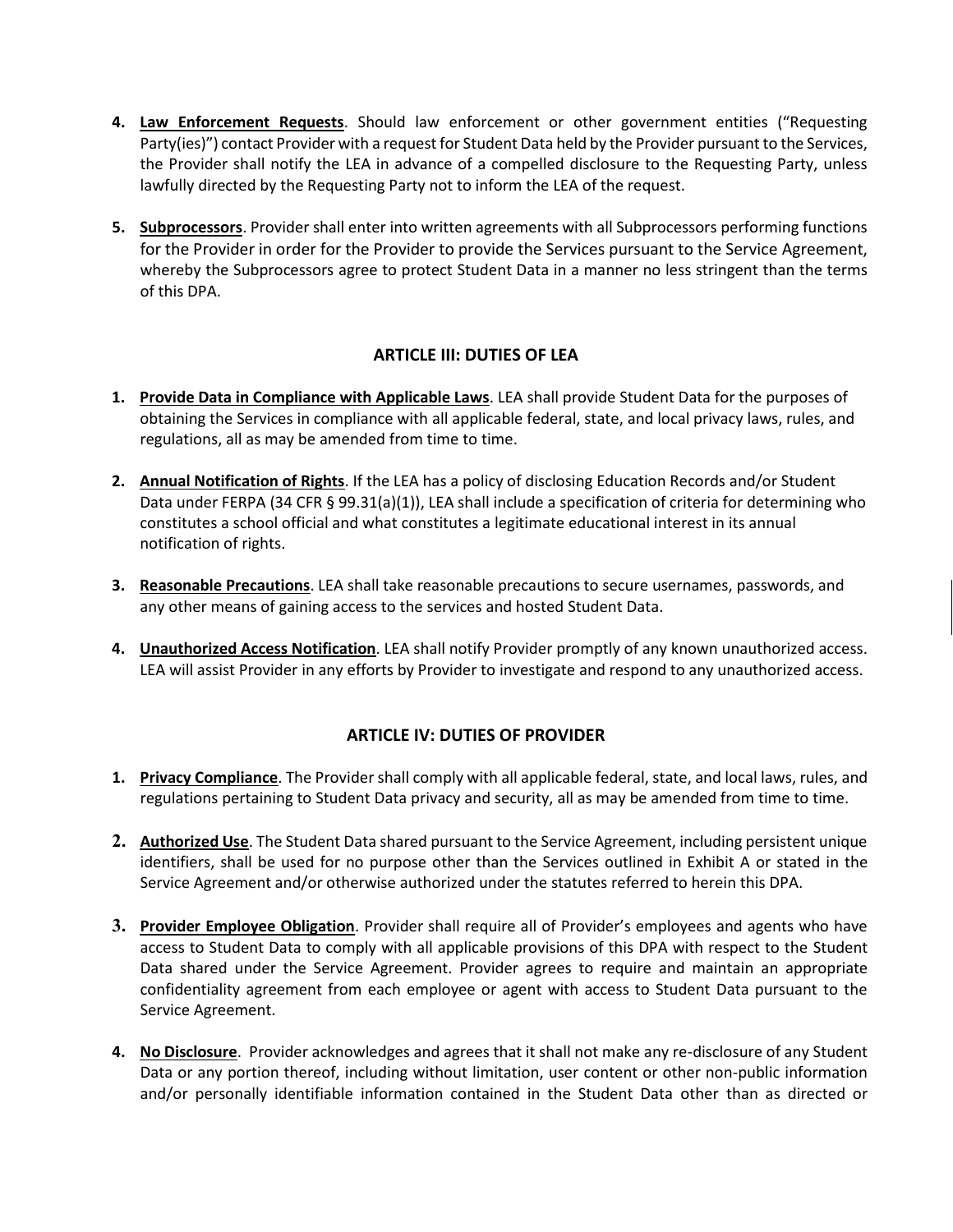permitted by the LEA or this DPA. This prohibition against disclosure shall not apply to aggregate summaries of De-Identified information, Student Data disclosed pursuant to a lawfully issued subpoena or other legal process, or to subprocessors performing services on behalf of the Provider pursuant to this DPA. Provider will not Sell Student Data to any third party.

- **5. De-Identified Data**: Provider agrees not to attempt to re-identify de-identified Student Data. De-Identified Data may be used by the Provider for those purposes allowed under FERPA and the following purposes: (1) assisting the LEA or other governmental agencies in conducting research and other studies; and (2) research and development of the Provider's educational sites, services, or applications, and to demonstrate the effectiveness of the Services; and (3) for adaptive learning purpose and for customized student learning. Provider's use of De-Identified Data shall survive termination of this DPA or any request by LEA to return or destroy Student Data. Except for Subprocessors, Provider agrees not to transfer deidentified Student Data to any party unless (a) that party agrees in writing not to attempt re-identification, and (b) prior written notice has been given to the LEA who has provided prior written consent for such transfer. Prior to publishing any document that names the LEA explicitly or indirectly, the Provider shall obtain the LEA's written approval of the manner in which de-identified data is presented.
- **6. Disposition of Data**. Upon written request from the LEA, Provider shall dispose of or provide a mechanism for the LEA to transfer Student Data obtained under the Service Agreement, within sixty (60) days of the date of said request and according to a schedule and procedure as the Parties may reasonably agree. Upon termination of this DPA, if no written request from the LEA is received, Provider shall dispose of all Student Data after providing the LEA with reasonable prior notice. The duty to dispose of Student Data shall not extend to Student Data that had been De-Identified or placed in a separate student account pursuant to section II 3. The LEA may employ a "Directive for Disposition of Data" form, a copy of which is attached hereto as **Exhibit "D"**. If the LEA and Provider employ Exhibit "D," no further written request or notice isrequired on the part of either party prior to the disposition of Student Data described in Exhibit "D.
- **7. Advertising Limitations.** Provider is prohibited from using, disclosing, orselling Student Data to (a) inform, influence, or enable Targeted Advertising; or (b) develop a profile of a student, family member/guardian or group, for any purpose other than providing the Service to LEA. This section does not prohibit Provider from using Student Data (i) for adaptive learning or customized student learning (including generating personalized learning recommendations); or (ii) to make product recommendations to teachers or LEA employees; or (iii) to notify account holders about new education product updates, features, or services or from otherwise using Student Data as permitted in this DPA and its accompanying exhibits

#### **ARTICLE V: DATA PROVISIONS**

- **1. Data Storage**. Where required by applicable law, Student Data shall be stored within the United States. Upon request of the LEA, Provider will provide a list of the locations where Student Data is stored.
- **2. Audits.** No more than once a year, or following unauthorized access, upon receipt of a written request from the LEA with at least ten (10) business days' notice and upon the execution of an appropriate confidentiality agreement, the Provider will allow the LEA to audit the security and privacy measures that are in place to ensure protection of Student Data or any portion thereof as it pertains to the delivery of services to the LEA . The Provider will cooperate reasonably with the LEA and any local, state, or federal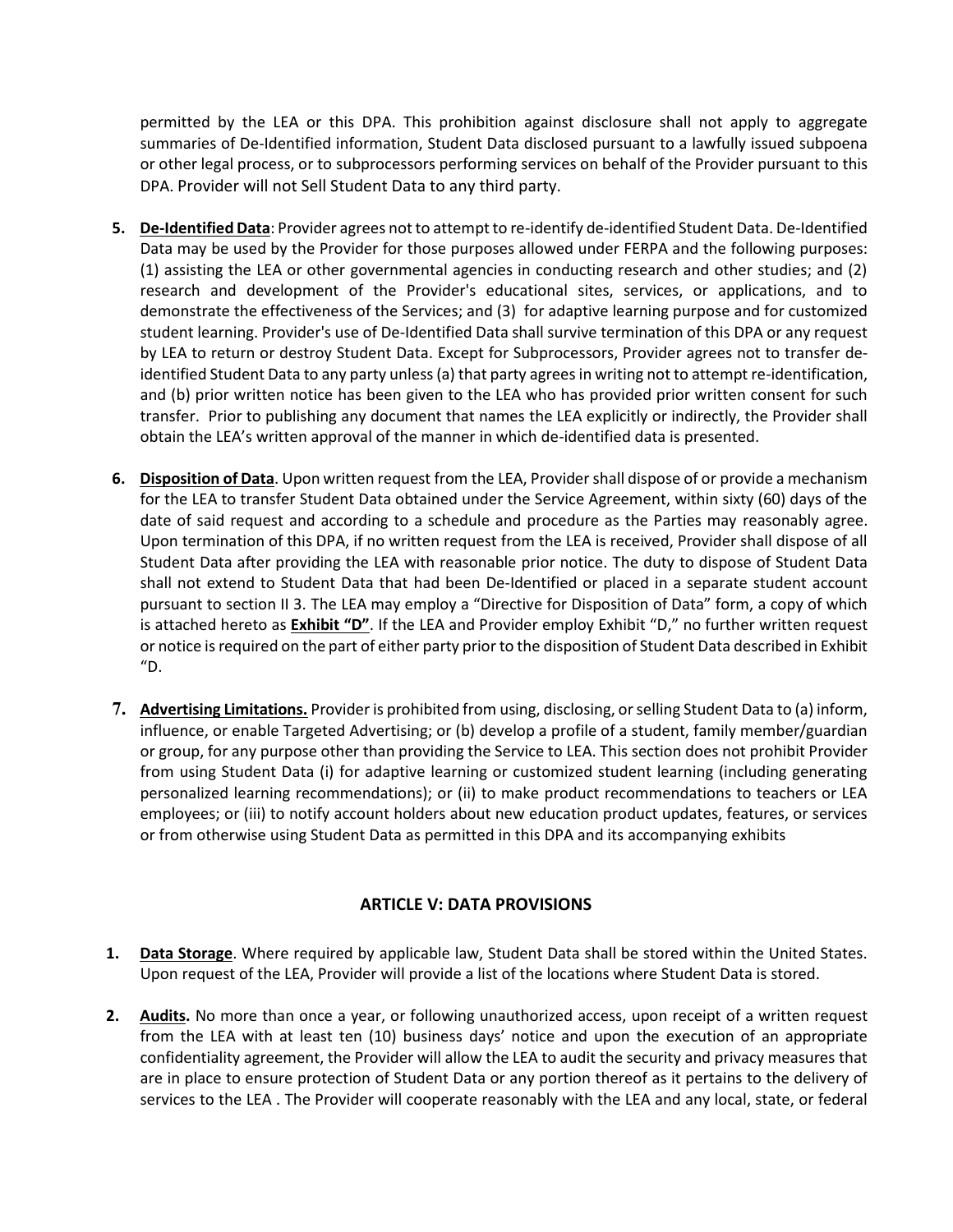agency with oversight authority or jurisdiction in connection with any audit or investigation of the Provider and/or delivery of Services to students and/or LEA, and shall provide reasonable access to the Provider's facilities, staff, agents and LEA's Student Data and all records pertaining to the Provider, LEA and delivery of Services to the LEA. Failure to reasonably cooperate shall be deemed a material breach of the DPA.

- **3. Data Security**. The Provider agrees to utilize administrative, physical, and technical safeguards designed to protect Student Data from unauthorized access, disclosure, acquisition, destruction, use, or modification. The Provider shall adhere to any applicable law relating to data security. The provider shall implement an adequate Cybersecurity Framework based on one of the nationally recognized standards set forth set forth in **Exhibit "F"**. Exclusions, variations, or exemptions to the identified Cybersecurity Framework must be detailed in an attachment to **Exhibit "H"**. Additionally, Provider may choose to further detail its security programs and measures that augment or are in addition to the Cybersecurity Framework in **Exhibit "F"**. Provider shall provide, in the Standard Schedule to the DPA, contact information of an employee who LEA may contact if there are any data security concerns or questions.
- **4. Data Breach**. In the event of an unauthorized release, disclosure or acquisition of Student Data that compromises the security, confidentiality or integrity of the Student Data maintained by the Provider the Provider shall provide notification to LEA within seventy-two (72) hours of confirmation of the incident, unless notification within this time limit would disrupt investigation of the incident by law enforcement. In such an event, notification shall be made within a reasonable time after the incident. Provider shall follow the following process:
	- (1) The security breach notification described above shall include, at a minimum, the following information to the extent known by the Provider and as it becomes available:
		- i. The name and contact information of the reporting LEA subject to this section.
		- ii. A list of the types of personal information that were or are reasonably believed to have been the subject of a breach.
		- iii. If the information is possible to determine at the time the notice is provided, then either (1) the date of the breach, (2) the estimated date of the breach, or (3) the date range within which the breach occurred. The notification shall also include the date of the notice.
		- iv. Whether the notification was delayed as a result of a law enforcement investigation, if that information is possible to determine at the time the notice is provided; and
		- v. A general description of the breach incident, if that information is possible to determine at the time the notice is provided.
	- (2) Provider agrees to adhere to all federal and state requirements with respect to a data breach related to the Student Data, including, when appropriate or required, the required responsibilities and procedures for notification and mitigation of any such data breach.
	- (3) Provider further acknowledges and agrees to have a written incident response plan that reflects best practices and is consistent with industry standards and federal and state law for responding to a data breach, breach of security, privacy incident or unauthorized acquisition or use of Student Data or any portion thereof, including personally identifiable information and agrees to provide LEA, upon request, with a summary of said written incident response plan.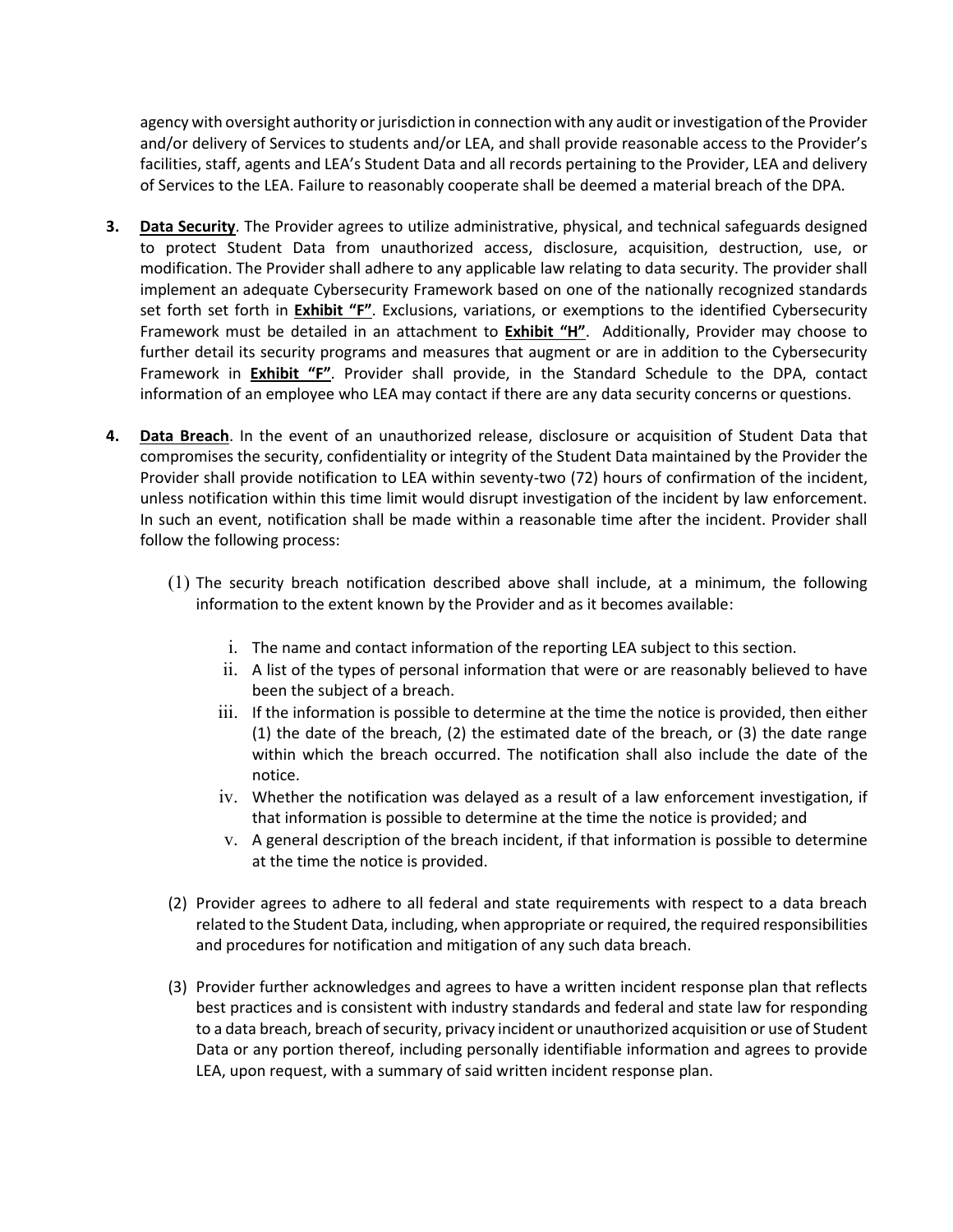- (4) LEA shall provide notice and facts surrounding the breach to the affected students, parents or guardians.
- (5) In the event of a breach originating from LEA's use of the Service, Provider shall cooperate with LEA to the extent necessary to expeditiously secure Student Data.

#### **ARTICLE VI: GENERAL OFFER OF TERMS**

Provider may, by signing the attached form of "General Offer of Privacy Terms" (General Offer, attached hereto as **Exhibit "E"**), be bound by the terms of **Exhibit "E"** to any other LEA who signs the acceptance on said Exhibit. The form is limited by the terms and conditions described therein.

#### **ARTICLE VII: MISCELLANEOUS**

- **1. Termination**. In the event that either Party seeks to terminate this DPA, they may do so by mutual written consent so long as the Service Agreement has lapsed or has been terminated. Either party may terminate this DPA and any service agreement or contract if the other party breaches any terms of this DPA.
- **2. Effect of Termination Survival**. If the Service Agreement is terminated, the Provider shall destroy all of LEA's Student Data pursuant to Article IV, section 6.
- **3. Priority of Agreements**. This DPA shall govern the treatment of Student Data in order to comply with the privacy protections, including those found in FERPA and all applicable privacy statutes identified in this DPA. In the event there is conflict between the terms of the DPA and the Service Agreement, Terms of Service, Privacy Policies, or with any other bid/RFP, license agreement, or writing, the terms of this DPA shall apply and take precedence. In the event of a conflict between Exhibit H, the SDPC Standard Clauses, and/or the Supplemental State Terms, Exhibit H will control, followed by the Supplemental State Terms. Except as described in this paragraph herein, all other provisions of the Service Agreement shall remain in effect.
- **4. Entire Agreement**. This DPA and the Service Agreement constitute the entire agreement of the Parties relating to the subject matter hereof and supersedes all prior communications, representations, or agreements, oral or written, by the Parties relating thereto. This DPA may be amended and the observance of any provision of this DPA may be waived (either generally or in any particular instance and either retroactively or prospectively) only with the signed written consent of both Parties. Neither failure nor delay on the part of any Party in exercising any right, power, or privilege hereunder shall operate as a waiver of such right, nor shall any single or partial exercise of any such right, power, or privilege preclude any further exercise thereof or the exercise of any other right, power, or privilege.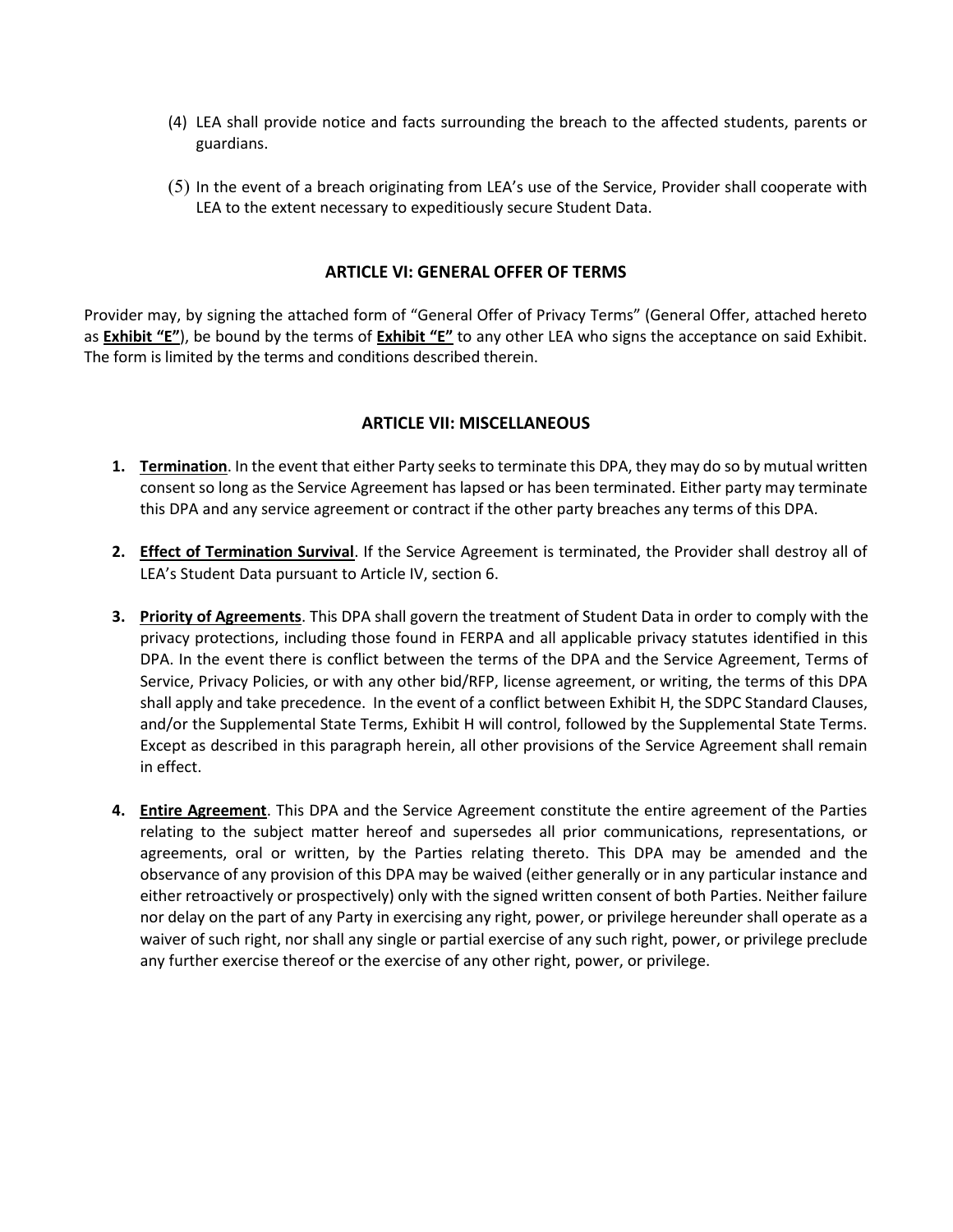- **5. Severability**. Any provision of this DPA that is prohibited or unenforceable in any jurisdiction shall, as to such jurisdiction, be ineffective to the extent of such prohibition or unenforceability without invalidating the remaining provisions of this DPA, and any such prohibition or unenforceability in any jurisdiction shall not invalidate or render unenforceable such provision in any other jurisdiction. Notwithstanding the foregoing, if such provision could be more narrowly drawn so as not to be prohibited or unenforceable in such jurisdiction while, at the same time, maintaining the intent of the Parties, it shall, as to such jurisdiction, be so narrowly drawn without invalidating the remaining provisions of this DPA or affecting the validity or enforceability of such provision in any other jurisdiction.
- **6. Governing Law; Venue and Jurisdiction**. THIS DPA WILL BE GOVERNED BY AND CONSTRUED IN ACCORDANCE WITH THE LAWS OF THE STATE OF THE LEA, WITHOUT REGARD TO CONFLICTS OF LAW PRINCIPLES. EACH PARTY CONSENTS AND SUBMITS TO THE SOLE AND EXCLUSIVE JURISDICTION TO THE STATE AND FEDERAL COURTS FOR THE COUNTY OF THE LEA FOR ANY DISPUTE ARISING OUT OF OR RELATING TO THIS DPA OR THE TRANSACTIONS CONTEMPLATED HEREBY.
- **7. Successors Bound**: This DPA is and shall be binding upon the respective successors in interest to Provider in the event of a merger, acquisition, consolidation or other business reorganization or sale of all or substantially all of the assets of such business In the event that the Provider sells, merges, or otherwise disposes of its business to a successor during the term of this DPA, the Provider shall provide written notice to the LEA no later than sixty (60) days after the closing date of sale, merger, or disposal. Such notice shall include a written, signed assurance that the successor will assume the obligations of the DPA and any obligations with respect to Student Data within the Service Agreement. The LEA has the authority to terminate the DPA if it disapproves of the successor to whom the Provider is selling, merging, or otherwise disposing of its business.
- **8. Authority.** Each party represents that it is authorized to bind to the terms of this DPA, including confidentiality and destruction of Student Data and any portion thereof contained therein, all related or associated institutions, individuals, employees or contractors who may have access to the Student Data and/or any portion thereof.
- **9. Waiver**. No delay or omission by either party to exercise any right hereunder shall be construed as a waiver of any such right and both parties reserve the right to exercise any such right from time to time, as often as may be deemed expedient.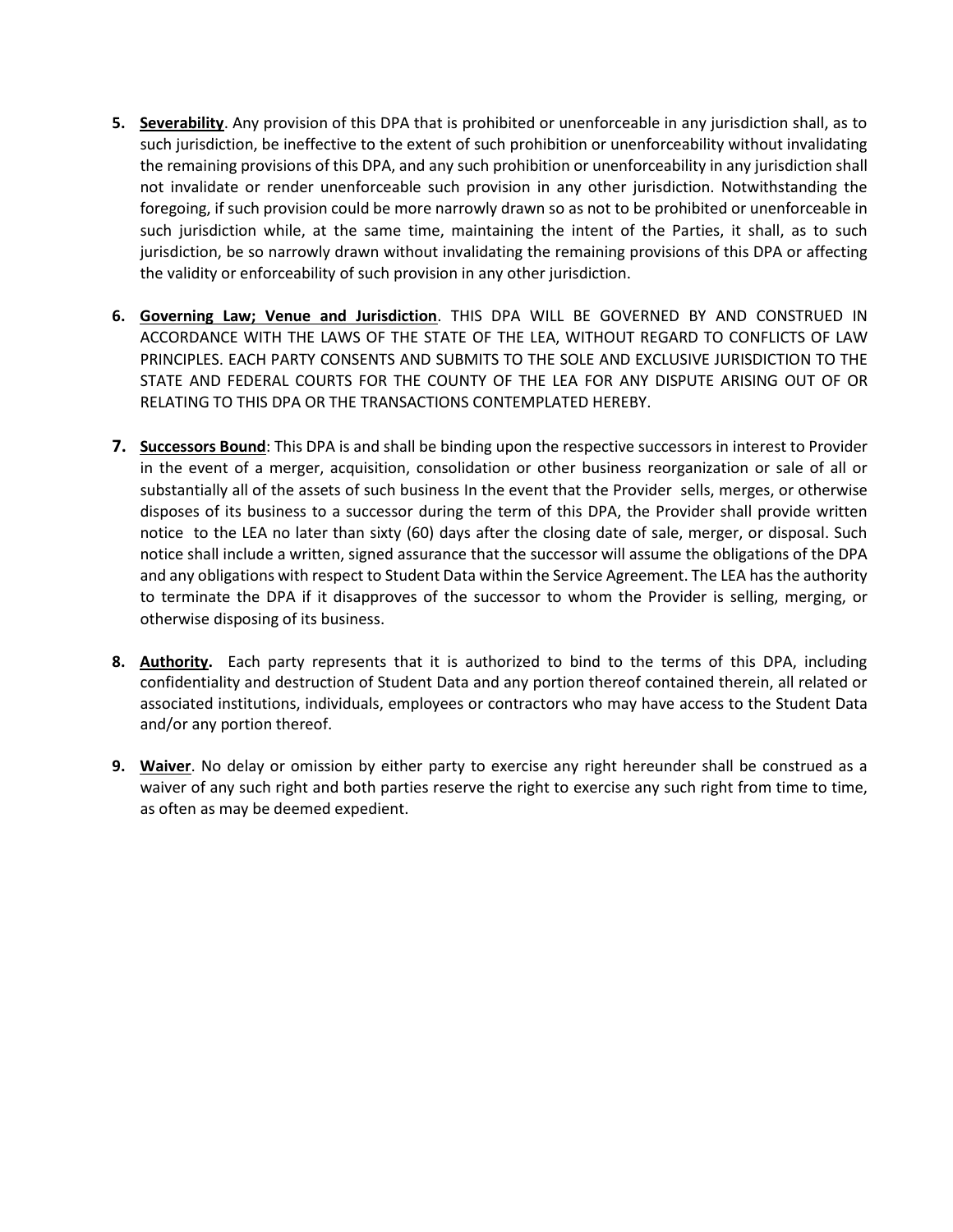#### **EXHIBIT "A"**

#### **DESCRIPTION OF SERVICES**

Easy Accents allows users to easily insert accents for different languages directly from a side-bar within their Google Doc or Google Slides projects.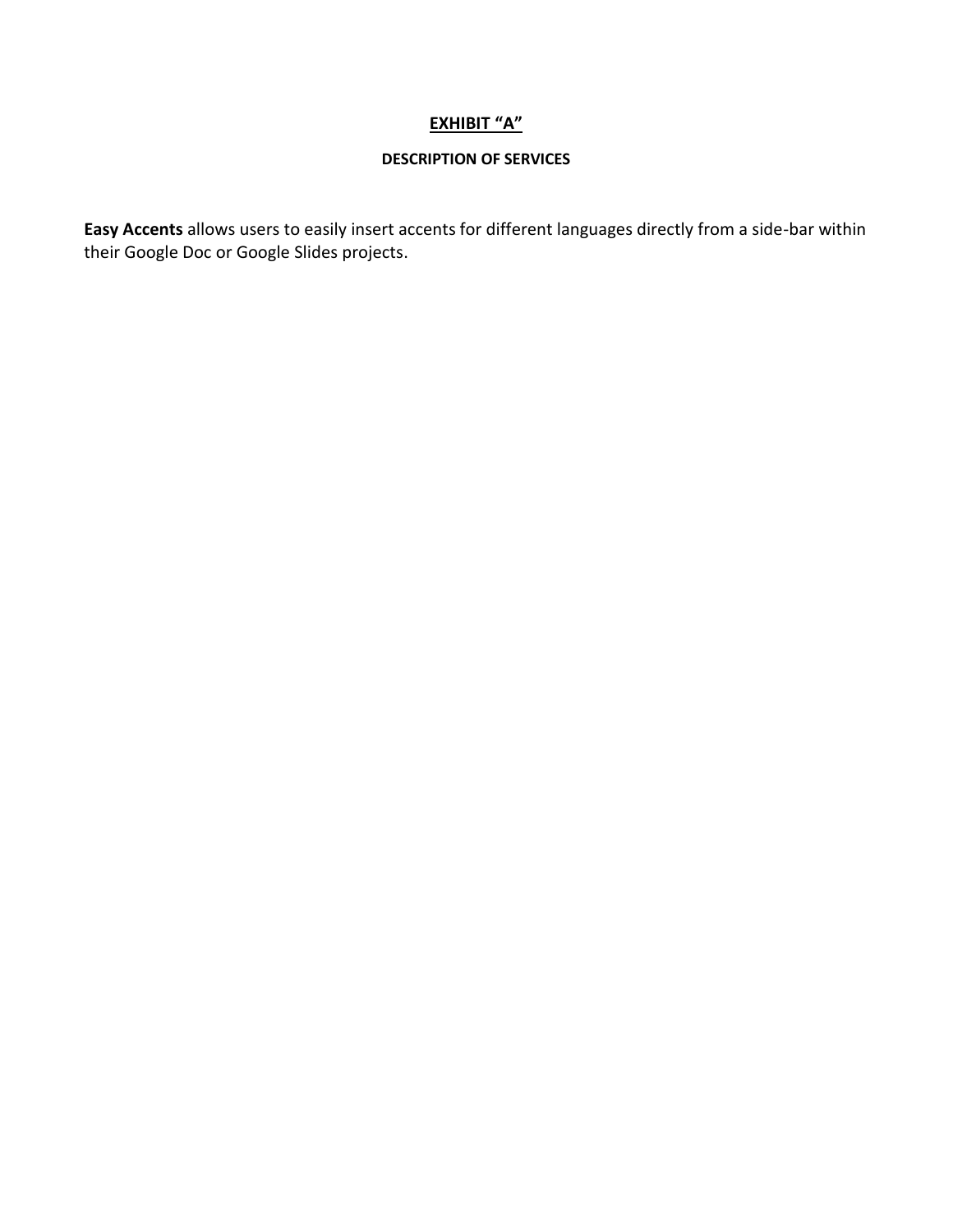#### **EXHIBIT "B" SCHEDULE OF DATA**

| <b>Category of Data</b><br><b>Elements</b> |                                                                         | <b>Check if Used</b><br>by Your System |
|--------------------------------------------|-------------------------------------------------------------------------|----------------------------------------|
| <b>Application Technology</b>              | IP Addresses of users, Use of cookies, etc.                             | X                                      |
| Meta Data                                  | Other application technology meta data-Please specify:                  |                                        |
| <b>Application Use Statistics</b>          | Meta data on user interaction with application                          |                                        |
|                                            | Standardized test scores                                                |                                        |
|                                            | Observation data                                                        |                                        |
|                                            | Other assessment data-Please specify:                                   |                                        |
| Attendance                                 | Student school (daily) attendance data                                  |                                        |
|                                            | Student class attendance data                                           |                                        |
| Communications                             | Online communications captured (emails, blog entries)                   |                                        |
| Conduct                                    | Conduct or behavioral data                                              |                                        |
| Demographics                               | Date of Birth                                                           |                                        |
|                                            | Place of Birth                                                          |                                        |
|                                            | Gender                                                                  |                                        |
|                                            | Ethnicity or race                                                       |                                        |
|                                            | Language information (native, or primary language spoken by<br>student) |                                        |
|                                            | Other demographic information-Please specify:                           |                                        |
| Enrollment                                 | Student school enrollment                                               |                                        |
|                                            | Student grade level                                                     |                                        |
|                                            | Homeroom                                                                |                                        |
|                                            | Guidance counselor                                                      |                                        |
|                                            | Specific curriculum programs                                            |                                        |
|                                            | Year of graduation                                                      |                                        |
|                                            | Other enrollment information-Please specify:                            |                                        |
| Parent/Guardian Contact                    | Address                                                                 |                                        |
| Information                                | Email                                                                   |                                        |
|                                            | Phone                                                                   |                                        |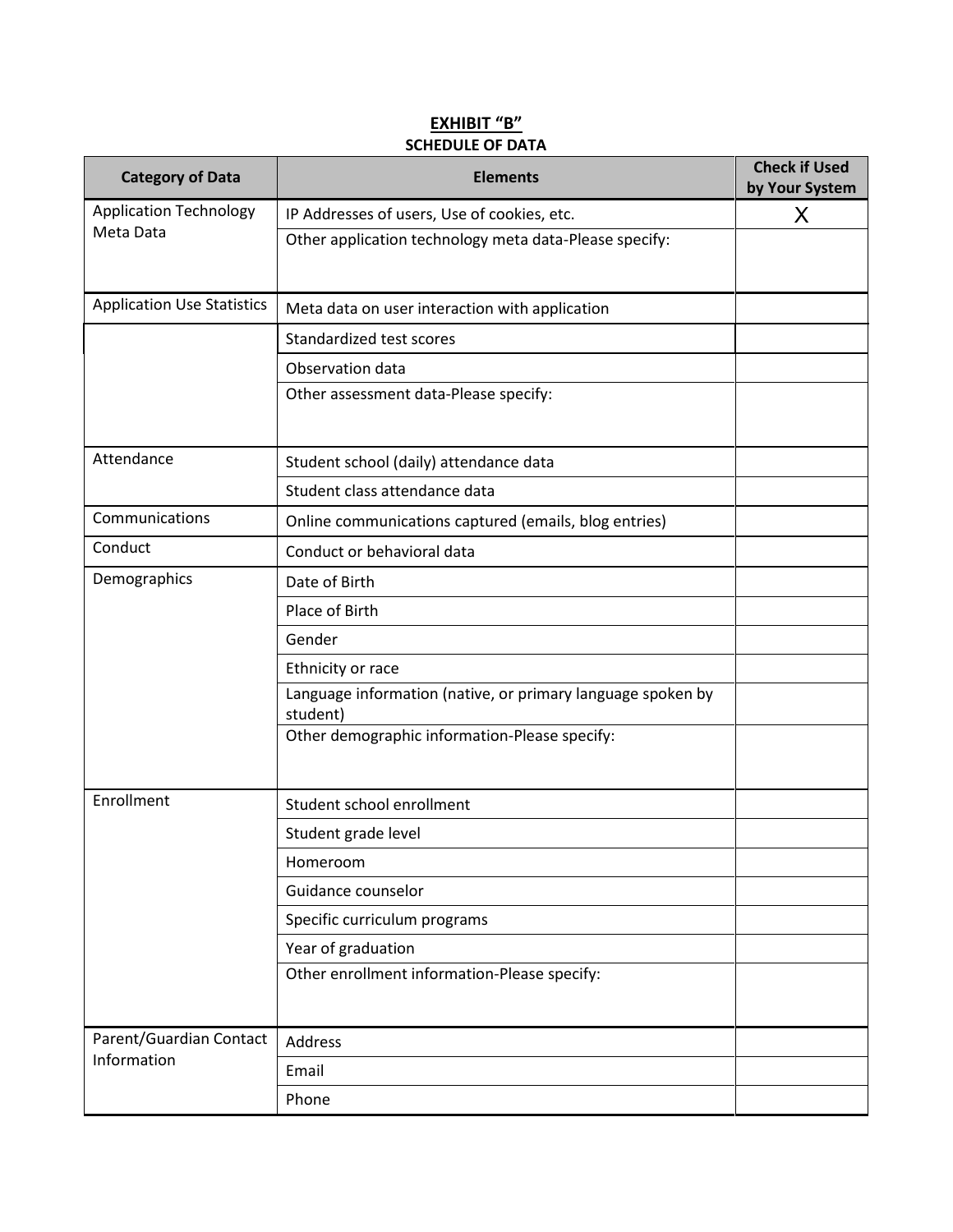| <b>Category of Data</b>              | <b>Elements</b>                                                                                                              | <b>Check if Used</b><br>by Your System |
|--------------------------------------|------------------------------------------------------------------------------------------------------------------------------|----------------------------------------|
| Parent/Guardian ID                   | Parent ID number (created to link parents to students)                                                                       |                                        |
| Parent/Guardian Name                 | First and/or Last                                                                                                            |                                        |
| Schedule                             | Student scheduled courses                                                                                                    |                                        |
|                                      | Teacher names                                                                                                                |                                        |
| Special Indicator                    | English language learner information                                                                                         |                                        |
|                                      | Low income status                                                                                                            |                                        |
|                                      | Medical alerts/ health data                                                                                                  |                                        |
|                                      | Student disability information                                                                                               |                                        |
|                                      | Specialized education services (IEP or 504)                                                                                  |                                        |
|                                      | Living situations (homeless/foster care)                                                                                     |                                        |
|                                      | Other indicator information-Please specify:                                                                                  |                                        |
| <b>Student Contact</b>               | <b>Address</b>                                                                                                               |                                        |
| Information                          | Email                                                                                                                        | X                                      |
|                                      | Phone                                                                                                                        |                                        |
| <b>Student Identifiers</b>           | Local (School district) ID number                                                                                            |                                        |
|                                      | State ID number                                                                                                              |                                        |
|                                      | Provider/App assigned student ID number                                                                                      |                                        |
|                                      | Student app username                                                                                                         |                                        |
|                                      | Student app passwords                                                                                                        |                                        |
| <b>Student Name</b>                  | First and/or Last                                                                                                            |                                        |
| Student In App<br>Performance        | Program/application performance (typing program-student<br>types 60 wpm, reading program-student reads below grade<br>level) |                                        |
| <b>Student Program</b><br>Membership | Academic or extracurricular activities a student may belong to<br>or participate in                                          |                                        |
| <b>Student Survey</b><br>Responses   | Student responses to surveys or questionnaires                                                                               |                                        |
| Student work                         | Student generated content; writing, pictures, etc.                                                                           |                                        |
|                                      | Other student work data -Please specify:<br><b>Animated films</b>                                                            |                                        |
| Transcript                           | Student course grades                                                                                                        |                                        |
|                                      | Student course data                                                                                                          |                                        |
|                                      | Student course grades/ performance scores                                                                                    |                                        |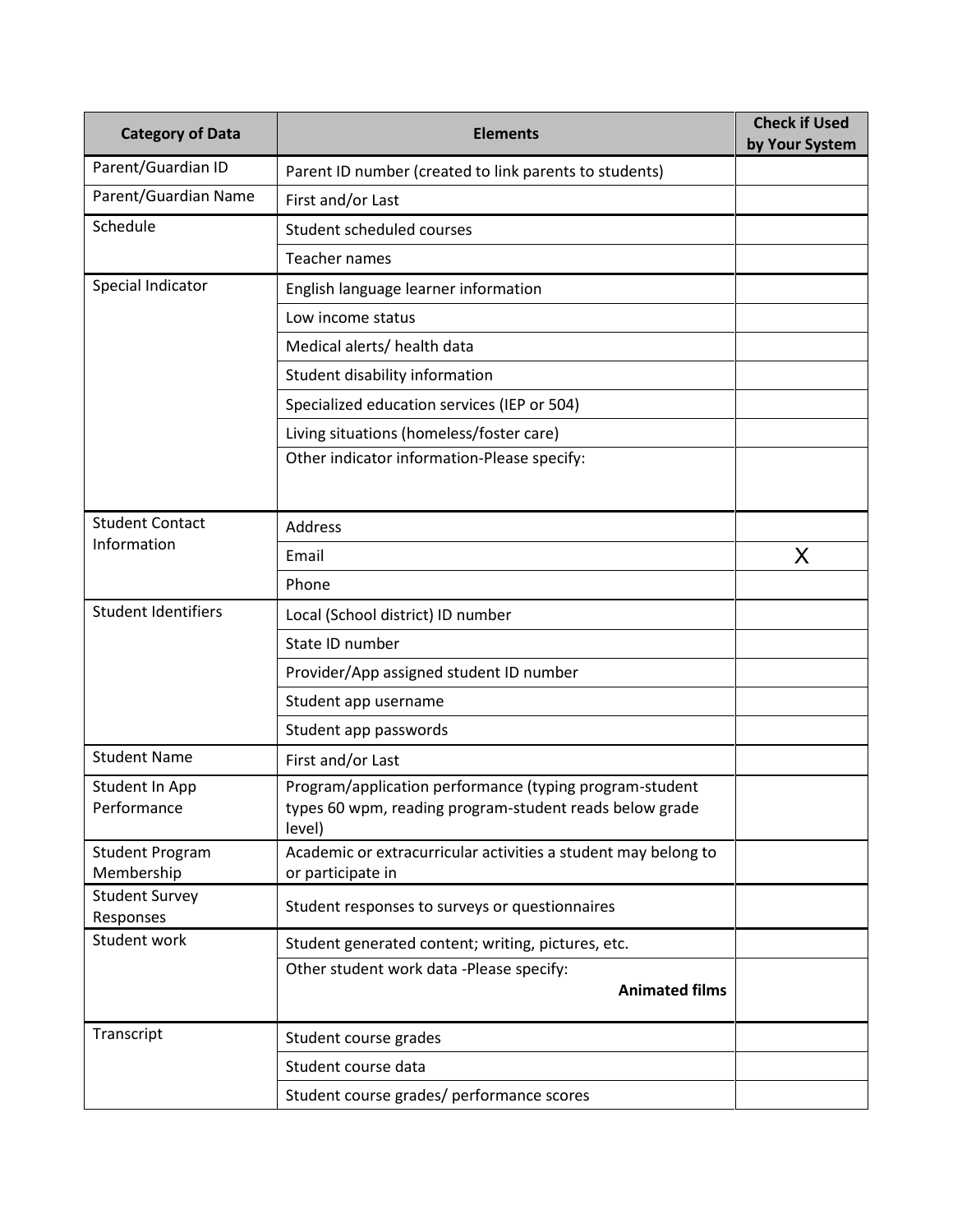| <b>Category of Data</b> | <b>Elements</b>                                                                                                                 | <b>Check if Used</b><br>by Your System |
|-------------------------|---------------------------------------------------------------------------------------------------------------------------------|----------------------------------------|
|                         | Other transcript data - Please specify:                                                                                         |                                        |
|                         |                                                                                                                                 |                                        |
| Transportation          | Student bus assignment                                                                                                          |                                        |
|                         | Student pick up and/or drop off location                                                                                        |                                        |
|                         | Student bus card ID number                                                                                                      |                                        |
|                         | Other transportation data - Please specify:                                                                                     |                                        |
|                         |                                                                                                                                 |                                        |
| Other                   | Please list each additional data element used, stored, or<br>collected by your application:                                     |                                        |
| None                    | No Student Data collected at this time. Provider will<br>immediately notify LEA if this designation is no longer<br>applicable. |                                        |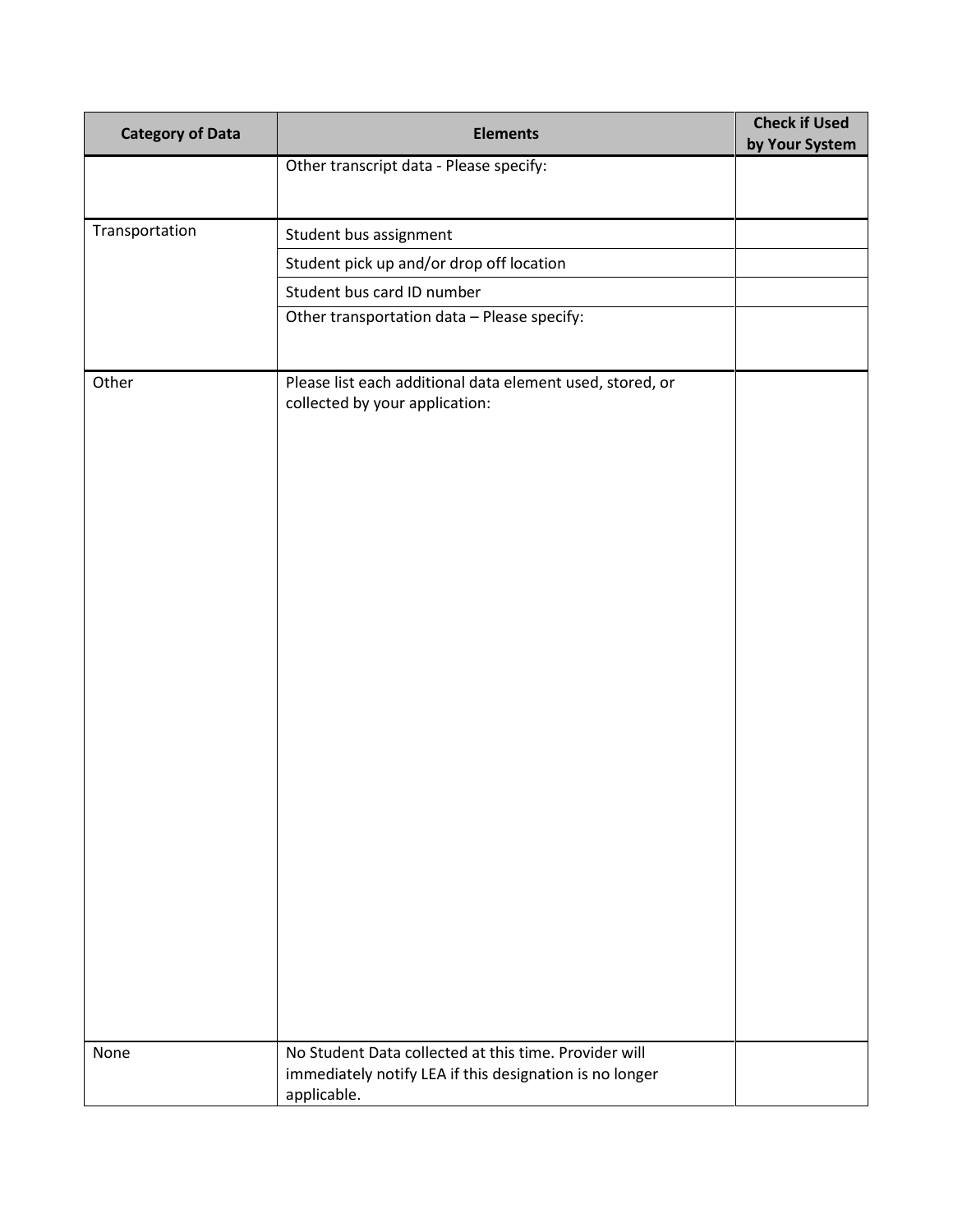#### **EXHIBIT "C" DEFINITIONS**

**DeIdentified Data and DeIdentification**: Records and information are considered to be deidentified when all personally identifiable information has been removed or obscured, such that the remaining information does not reasonably identify a specific individual, including, but not limited to, any information that, alone or in combination is linkable to a specific student and provided that the educational agency, or other party, has made a reasonable determination that a student's identity is not personally identifiable, taking into account reasonable available information.

**Educational Records**: Educational Records are records, files, documents, and other materials directly related to a student and maintained by the school or local education agency, or by a person acting for such school or local education agency, including but not limited to, records encompassing all the material kept in the student's cumulative folder, such as general identifying data, records of attendance and of academic work completed, records of achievement, and results of evaluative tests, health data, disciplinary status, test protocols and individualized education programs.

**Metadata**: means information that provides meaning and context to other data being collected; including, but not limited to: date and time records and purpose of creation Metadata that have been stripped of all direct and indirect identifiers are not considered Personally Identifiable Information.

**Operator**: means the operator of an internet website, online service, online application, or mobile application with actual knowledge that the site, service, or application is used for K–12 school purposes. Any entity that operates an internet website, online service, online application, or mobile application that has entered into a signed, written agreement with an LEA to provide a service to that LEA shall be considered an "operator" for the purposes of this section.

**Originating** LEA: An LEA who originally executes the DPA in its entirety with the Provider.

**Provider**: For purposes of the DPA, the term "Provider" means provider of digital educational software or services, including cloud-based services, for the digital storage, management, and retrieval of Student Data. Within the DPA the term "Provider" includes the term "Third Party" and the term "Operator" as used in applicable state statutes.

**Student Generated Content**: The term "student-generated content" means materials or content created by a student in the services including, but not limited to, essays, research reports, portfolios, creative writing, music or other audio files, photographs, videos, and account information that enables ongoing ownership of student content.

**School Official**: For the purposes of this DPA and pursuant to 34 CFR § 99.31(b), a School Official is a contractor that: (1) Performs an institutional service or function for which the agency or institution would otherwise use employees; (2) Is under the direct control of the agency or institution with respect to the use and maintenance of Student Data including Education Records; and (3) Is subject to 34 CFR § 99.33(a) governing the use and redisclosure of personally identifiable information from Education Records.

**Service Agreement**: Refers to the Contract, Purchase Order or Terms of Service or Terms of Use.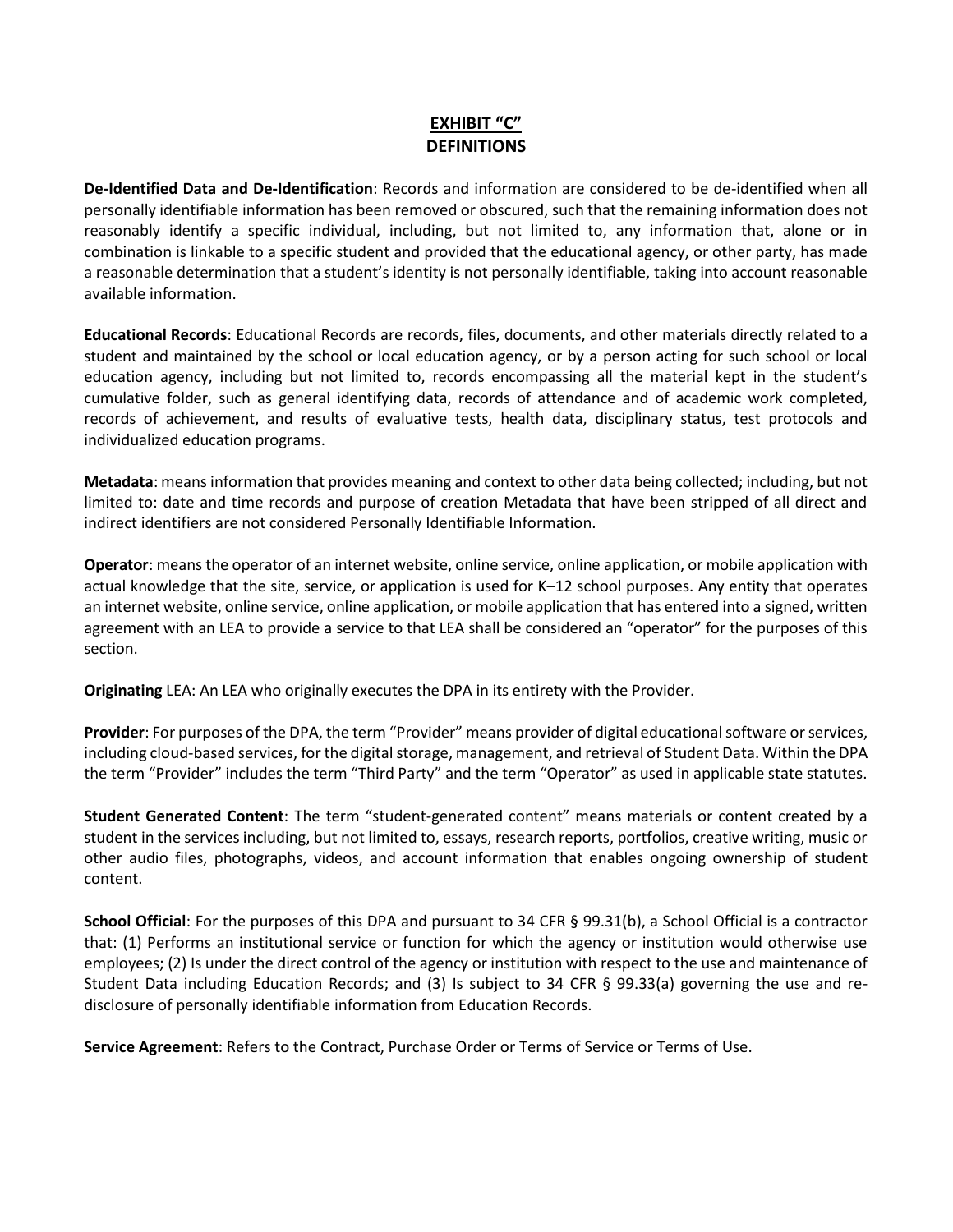**Student Data**: Student Data includes any data, whether gathered by Provider or provided by LEA or its users, students, or students' parents/guardians, that is descriptive of the student including, but not limited to, information in the student's educational record or email, first and last name, birthdate, home or other physical address, telephone number, email address, or other information allowing physical or online contact, discipline records, videos, test results, special education data, juvenile dependency records, grades, evaluations, criminal records, medical records, health records, social security numbers, biometric information, disabilities, socioeconomic information, individual purchasing behavior or preferences, food purchases, political affiliations, religious information, text messages, documents, student identifiers, search activity, photos, voice recordings, geolocation information, parents' names, or any other information or identification number that would provide information about a specific student. Student Data includes Meta Data. Student Data further includes "personally identifiable information (PII)," as defined in 34 C.F.R. § 99.3 and as defined under any applicable state law. Student Data shall constitute Education Records for the purposes of this DPA, and for the purposes of federal, state, and local laws and regulations. Student Data as specified in **Exhibit "B"** is confirmed to be collected or processed by the Provider pursuant to the Services. Student Data shall not constitute that information that has been anonymized or de-identified, or anonymous usage data regarding a student's use of Provider's services.

**Subprocessor:** For the purposes of this DPA, the term "Subprocessor" (sometimes referred to as the "Subcontractor") means a party other than LEA or Provider, who Provider uses for data collection, analytics, storage, or other service to operate and/or improve its service, and who has access to Student Data.

**Subscribing LEA**: An LEA that was not party to the original Service Agreement and who accepts the Provider's General Offer of Privacy Terms.

**Targeted Advertising:** means presenting an advertisement to a student where the selection of the advertisement is based on Student Data or inferred over time from the usage of the operator's Internet web site, online service or mobile application by such student or the retention of such student's online activities or requests over time for the purpose of targeting subsequent advertisements. "Targeted advertising" does not include any advertising to a student on an Internet web site based on the content of the web page or in response to a student's response or request for information or feedback.

**Third Party**: The term "Third Party" means a provider of digital educational software or services, including cloudbased services, for the digital storage, management, and retrieval of Education Records and/or Student Data, as that term is used in some state statutes. However, for the purpose of this DPA, the term "Third Party" when used to indicate the provider of digital educational software or services is replaced by the term "Provider."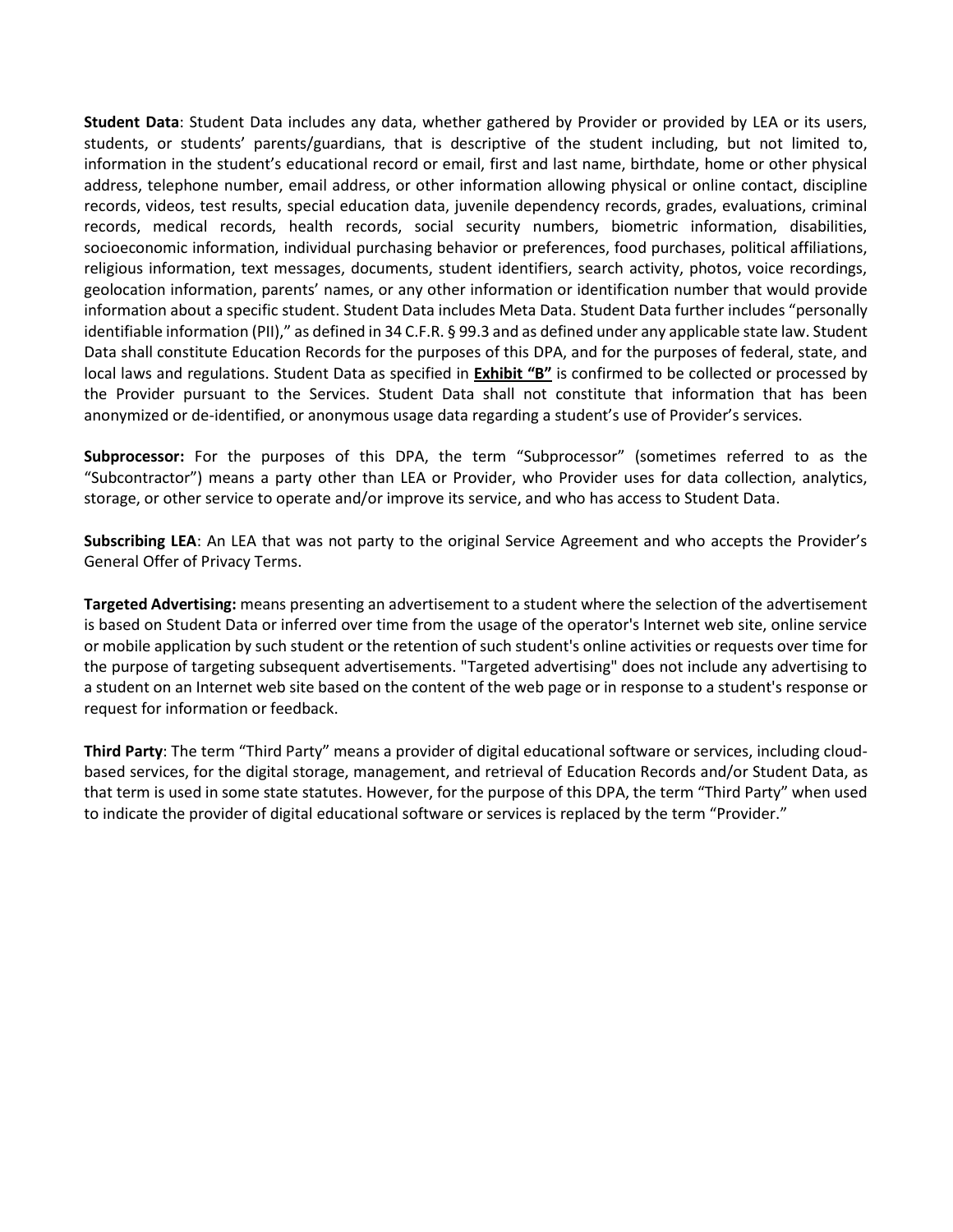#### **EXHIBIT "D" DIRECTIVE FOR DISPOSITION OF DATA**

[**Insert Name of District or LEA**] Provider to dispose of data obtained by Provider pursuant to the terms of the Service Agreement between LEA and Provider. The terms of the Disposition are set forth below:

#### 1. Extent of Disposition

Disposition is partial. The categories of data to be disposed of are set forth below or are found in an attachment to this Directive:

#### [**Insert categories of data here**]

\_\_\_\_\_ Disposition is Complete. Disposition extends to all categories of data.

#### 2. Nature of Disposition

\_\_\_\_\_ Disposition shall be by destruction or deletion of data.

\_\_\_\_\_\_\_\_\_\_\_\_\_\_\_\_\_\_\_\_\_\_\_\_\_\_\_\_\_\_\_\_\_\_\_\_\_\_\_\_ \_\_\_\_\_\_\_\_\_\_\_\_\_\_\_\_\_\_

\_\_\_\_\_\_\_\_\_\_\_\_\_\_\_\_\_\_\_\_\_\_\_\_\_\_\_\_\_\_\_\_\_\_\_\_\_\_\_\_\_ \_\_\_\_\_\_\_\_\_\_\_\_\_\_

\_\_\_\_\_ Disposition shall be by a transfer of data. The data shall be transferred to the following site as follows:

[**Insert or attach special instructions**]

3. Schedule of Disposition

Data shall be disposed of by the following date:

\_\_\_\_\_ As soon as commercially practicable.

\_\_\_\_\_ By [**Insert Date**]

4. Signature

Authorized Representative of LEA Date

5. Verification of Disposition of Data

Authorized Representative of Company **Base** Date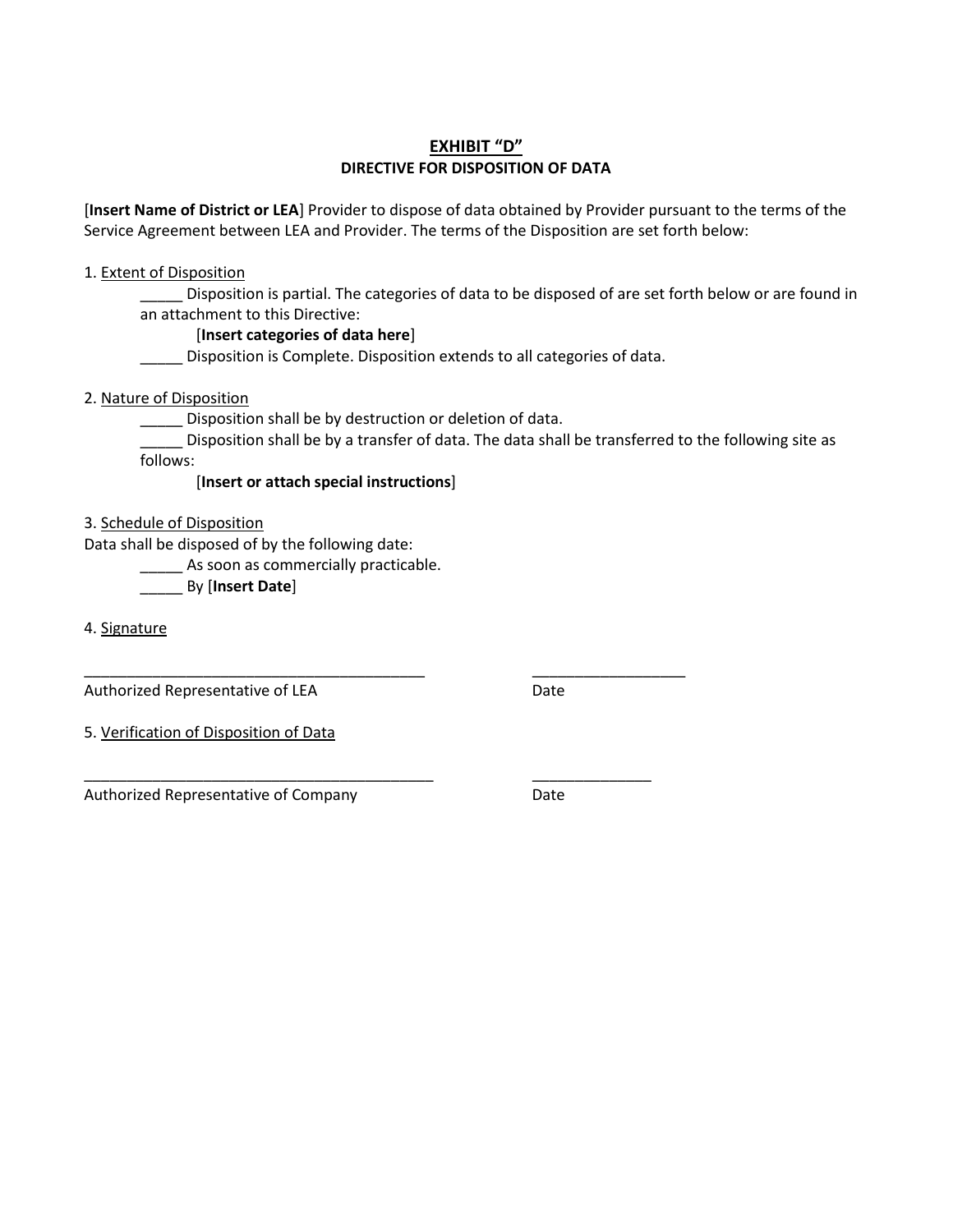#### **EXHIBIT "F" DATA SECURITY REQUIREMENTS**

#### **Adequate Cybersecurity Frameworks 2/24/2020**

The Education Security and Privacy Exchange ("Edspex") works in partnership with the Student Data Privacy Consortium and industry leaders to maintain a list of known and credible cybersecurity frameworks which can protect digital learning ecosystems chosen based on a set of guiding cybersecurity principles\* ("Cybersecurity Frameworks") that may be utilized by Provider .

| <b>MAINTAINING ORGANIZATION/GROUP</b>                                                   | <b>FRAMEWORK(S)</b>                                                                                                                  |
|-----------------------------------------------------------------------------------------|--------------------------------------------------------------------------------------------------------------------------------------|
| National Institute of Standards and<br>Technology                                       | NIST Cybersecurity Framework Version 1.1                                                                                             |
| National Institute of Standards and<br>Technology                                       | NIST SP 800-53, Cybersecurity Framework for<br>Improving Critical Infrastructure Cybersecurity<br>(CSF), Special Publication 800-171 |
| International Standards Organization                                                    | Information technology - Security techniques<br>- Information security management systems<br>(ISO 27000 series)                      |
| Secure Controls Framework Council, LLC                                                  | Security Controls Framework (SCF)                                                                                                    |
| Center for Internet Security                                                            | CIS Critical Security Controls (CSC, CIS Top 20)                                                                                     |
| Office of the Under Secretary of Defense for<br>Acquisition and Sustainment (OUSD(A&S)) | <b>Cybersecurity Maturity Model Certification</b><br>(CMMC, ~FAR/DFAR)                                                               |

Cybersecurity Frameworks

*Please visit http://www.edspex.org for further details about the noted frameworks.*

\*Cybersecurity Principles used to choose the Cybersecurity Frameworks are located here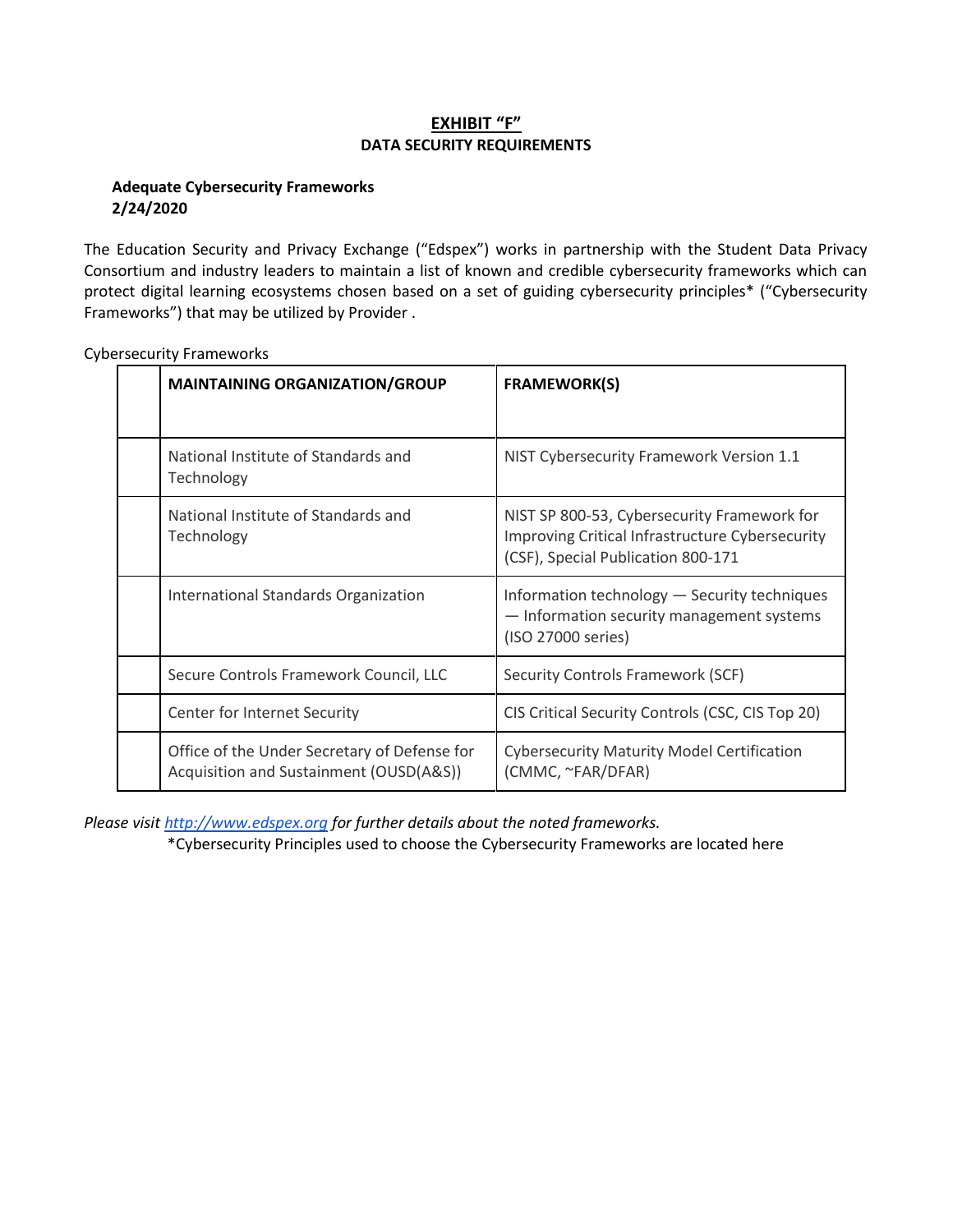## **EXHIBIT "G" Massachusetts**

**WHEREAS,** the documents and data transferred from LEAs and created by the Provider's Services are also subject to several state laws in Massachusetts. Specifically, those laws are 603 C.M.R. 23.00, Massachusetts General Law, Chapter 71, Sections 34D to 34H and 603 CMR 28.00; and

**WHEREAS,** the Parties wish to enter into these supplemental terms to the DPA to ensure that the Services provided conform to the requirements of the privacy laws referred to above and to establish implementing procedures and duties;

**WHEREAS,** the Parties wish these terms to be hereby incorporated by reference into the DPA in their entirety for Massachusetts;

- 1. In Article IV, Section 2, replace "otherwise authorized," with "otherwise required" and delete "or stated in the Service Agreement."
- 2. All employees of the Provider who will have direct contact with students shall pass criminal background checks.
- 3. In Article V, Section 1 Data Storage: Massachusetts does not require data to be stored within the United States.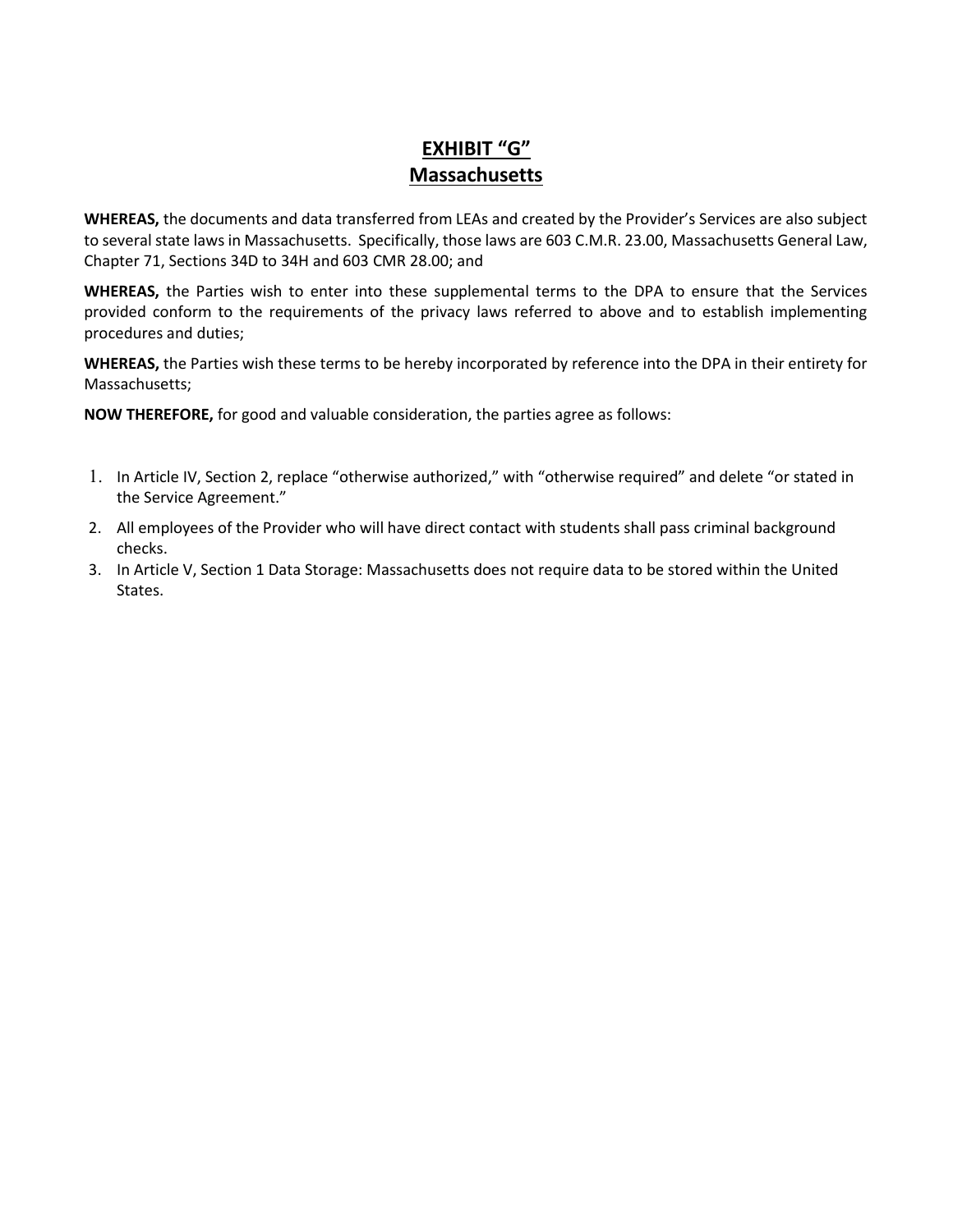## **EXHIBIT "G" Maine**

**WHEREAS,** the documents and data transferred from LEAs and created by the Provider's Services are also subject to several state laws in Maine. Specifically, those laws are 20-A M.R.S. §6001-6005.; 20-A M.R.S. §951 et. seq., Maine Unified Special Education Regulations, Maine Dep't of Edu. Rule Ch. 101; and

**WHEREAS,** the Parties wish to enter into these supplemental terms to the DPA to ensure that the Services provided conform to the requirements of the privacy laws referred to above and to establish implementing procedures and duties;

**WHEREAS,** the Parties wish these terms to be hereby incorporated by reference into the DPA in their entirety for Maine;

- 1. In Article IV, Section 2, replace "otherwise authorized," with "otherwise required" and delete "or stated in the Service Agreement."
- 2. All employees of the Provider who will have direct contact with students shall pass criminal background checks.
- 3. In Article V, Section 1 Data Storage: Maine does not require data to be stored within the United States.
- 4. The Provider may not publish on the Internet or provide for publication on the Internet any Student Data.
- 5. If the Provider collects student social security numbers, the Provider shall notify the LEA of the purpose the social security number will be used and provide an opportunity not to provide a social security number if the parent and/or student elects.
- 6. The parties agree that the definition of Student Data in Exhibit "C" includes the name of the student's family members, the student's place of birth, the student's mother's maiden name, results of assessments administered by the State, LEA or teacher, including participating information, course transcript information, including, but not limited to, courses taken and completed, course grades and grade point average, credits earned and degree, diploma, credential attainment or other school exit information, attendance and mobility information between and within LEAs within Maine, student's gender, race and ethnicity, educational program participation information required by state or federal law and email.
- 7. The parties agree that the definition of Student Data in Exhibit "C" includes information that:
	- a. Is created by a student or the student's parent or provided to an employee or agent of the LEA or a Provider in the course of the student's or parent's use of the Provider's website, service or application for kindergarten to grade 12 school purposes;
	- b. Is created or provided by an employee or agent of the LEA, including information provided to the Provider in the course of the employee's or agent's use of the Provider's website, service or application for kindergarten to grade 12 school purposes; or
	- c. Is gathered by the Provider through the operation of the Provider's website, service or application for kindergarten to grade 12 school purposes.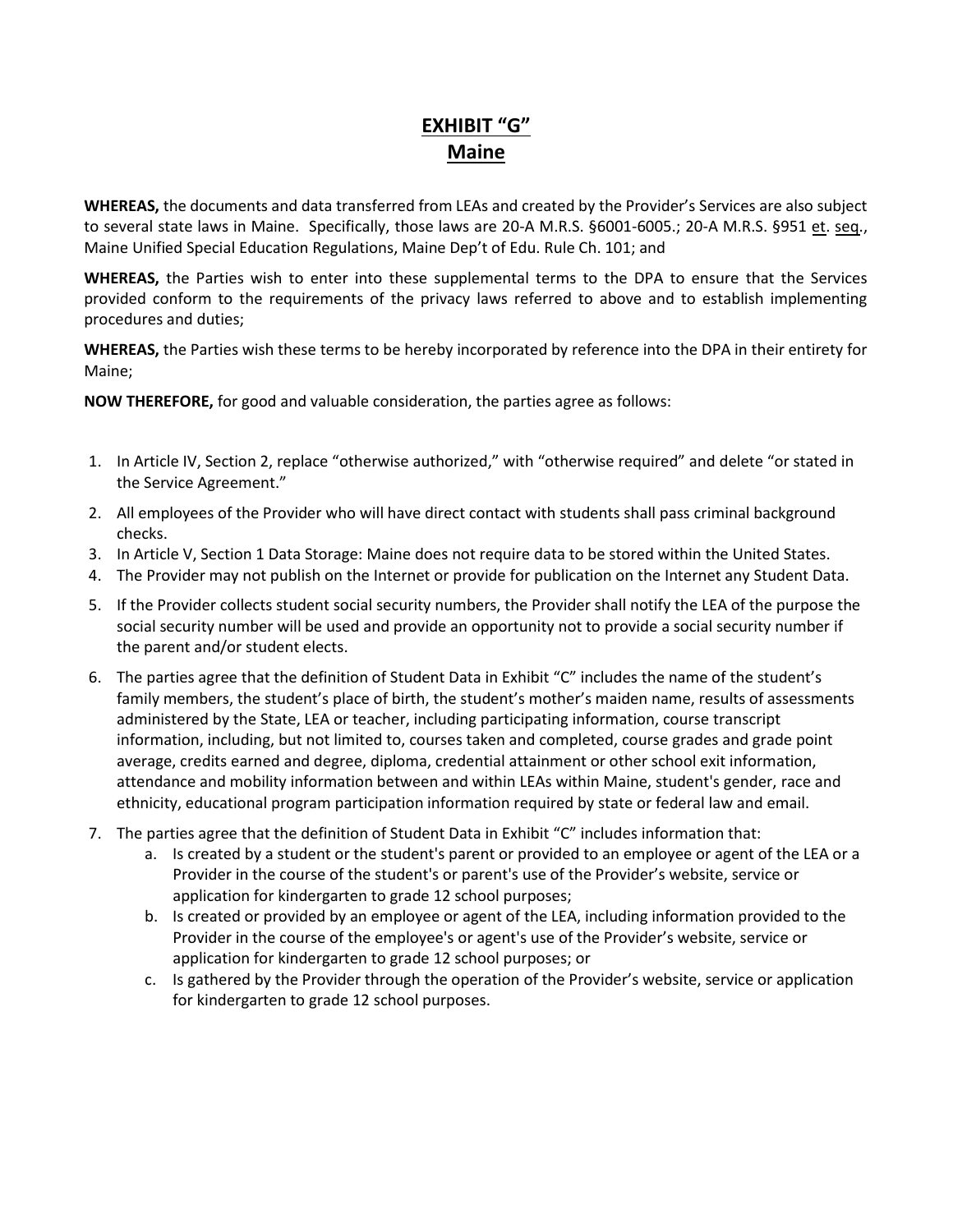## **EXHIBIT "G" Rhode Island**

**WHEREAS,** the documents and data transferred from LEAs and created by the Provider's Services are also subject to several state laws in Rhode Island. Specifically, those laws are R.I.G.L. 16-71-1, et. seq., R.I.G.L. 16-104-1, and R.I.G.L., 11-49.3 et. seq.; and

**WHEREAS,** the Parties wish to enter into these supplemental terms to the DPA to ensure that the Services provided conform to the requirements of the privacy laws referred to above and to establish implementing procedures and duties;

**WHEREAS,** the Parties wish these terms to be hereby incorporated by reference into the DPA in their entirety for Rhode Island;

- 1. In Article IV, Section 2, replace "otherwise authorized," with "otherwise required" and delete "or stated in the Service Agreement."
- 2. All employees of the Provider who will have direct contact with students shall pass criminal background checks.
- 3. In Article V, Section 1 Data Storage: Rhode Island does not require data to be stored within the United States.
- 4. The Provider agrees that this DPA serves as its written certification of its compliance with R.I.G.L. 16 104-1.
- 5. The Provider agrees to implement and maintain a risk-based information security program that contains reasonable security procedures.
- 6. In the case of a data breach, as a part of the security breach notification outlined in Article V, Section 4(1), the Provider agrees to provide the following additional information:
	- **i.** Information about what the Provider has done to protect individuals whose information has been breached, including toll free numbers and websites to contact:
		- 1. The credit reporting agencies
		- 2. Remediation service providers
		- 3. The attorney general
	- **ii.** Advice on steps that the person whose information has been breached may take to protect himself or herself.
	- **iii.** A clear and concise description of the affected parent, legal guardian, staff member, or eligible student's ability to file or obtain a police report; how an affected parent, legal guardian, staff member, or eligible student's requests a security freeze and the necessary information to be provided when requesting the security freeze; and that fees may be required to be paid to the consumer reporting agencies.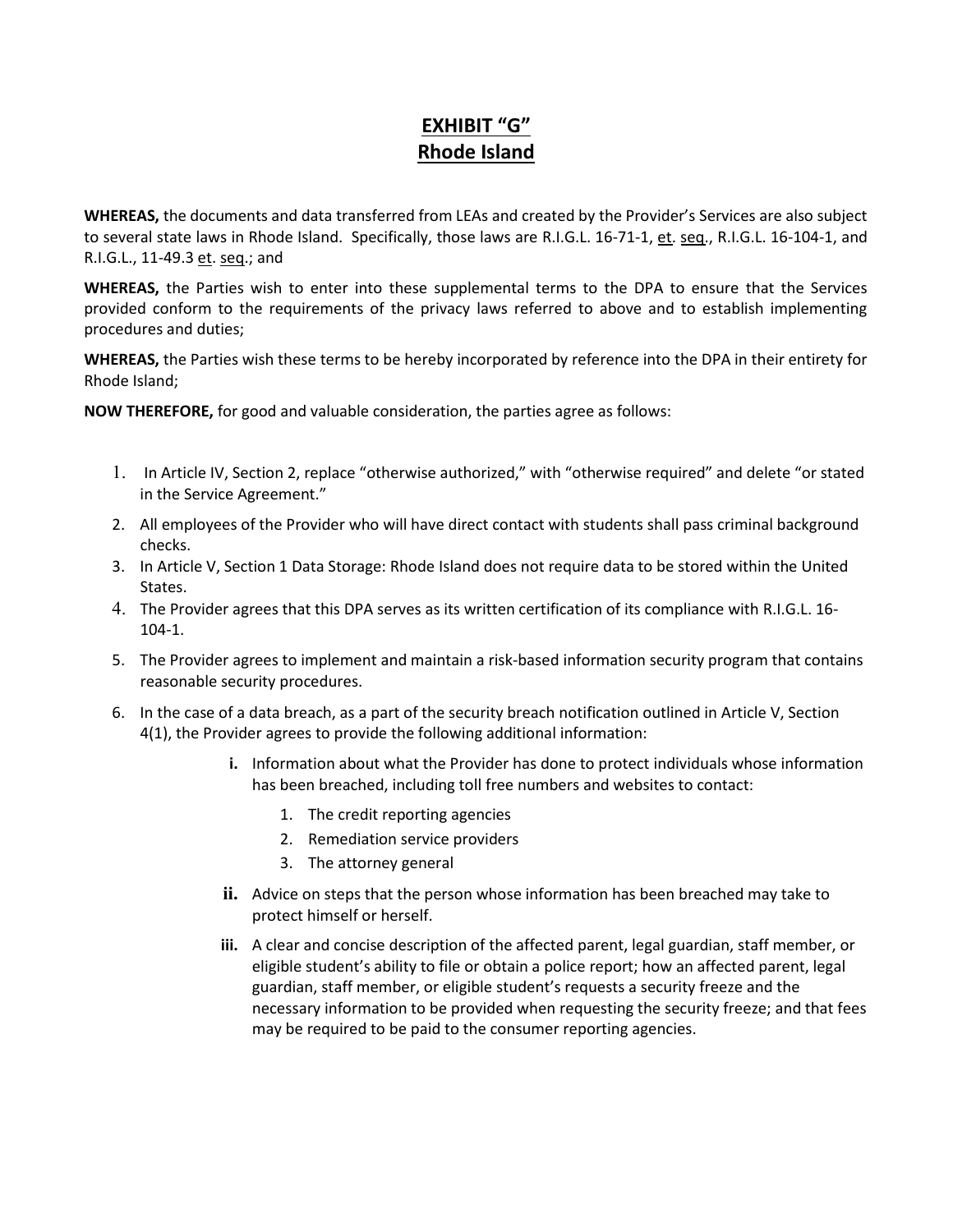## **EXHIBIT "G" New Hampshire**

**WHEREAS,** the documents and data transferred from LEAs and created by the Provider's Services are also subject to several state laws in New Hampshire. Specifically, those laws are RSA 189:1-e and 189:65-68-a; RSA 186; NH Admin. Code Ed. 300 and NH Admin. Code Ed. 1100; and

**WHEREAS,** the Parties wish to enter into these supplemental terms to the DPA to ensure that the Services provided conform to the requirements of the privacy laws referred to above and to establish implementing procedures and duties;

**WHEREAS,** the Parties wish these terms to be hereby incorporated by reference into the DPA in their entirety for New Hampshire;

**NOW THEREFORE,** for good and valuable consideration, the parties agree as follows:

- 1. All references in the DPA to "Student Data" shall be amended to state "Student Data and Teacher Data." **"**Teacher Data" is defined as at least the following:
- Social security number. Date of birth. Personal street address. Personal email address. Personal telephone number Performance evaluations.

Other information that, alone or in combination, is linked or linkable to a specific teacher, paraprofessional, principal, or administrator that would allow a reasonable person in the school community, who does not have personal knowledge of the relevant circumstances, to identify any with reasonable certainty.

Information requested by a person who the department reasonably believes or knows the identity of the teacher, paraprofessional, principal, or administrator to whom the education record relates.

"Teacher" means teachers, paraprofessionals, principals, school employees, contractors, and other administrators.

- **2.** In order to perform the Services described in the DPA, the LEA shall provide the categories of Teacher Data described in the Schedule of Data, attached hereto as **Exhibit "I".**
- 3. In Article IV, Section 2, replace "otherwise authorized," with "otherwise required" and delete "or stated in the Service Agreement."
- 4. In Article V, Section 1 Data Storage: New Hampshire does not require data to be stored within the United States.
- 5. In Article IV, Section 7 amend each reference to "students," to state: "students, teachers,…"
- 6. All employees of the Provider who will have direct contact with students shall pass criminal background checks.
- 7. Provider is prohibited from leasing, renting, or trading Student Data or Teacher Data to (a) market or advertise to students, teachers, or families/guardians; (b) inform, influence, or enable marketing, advertising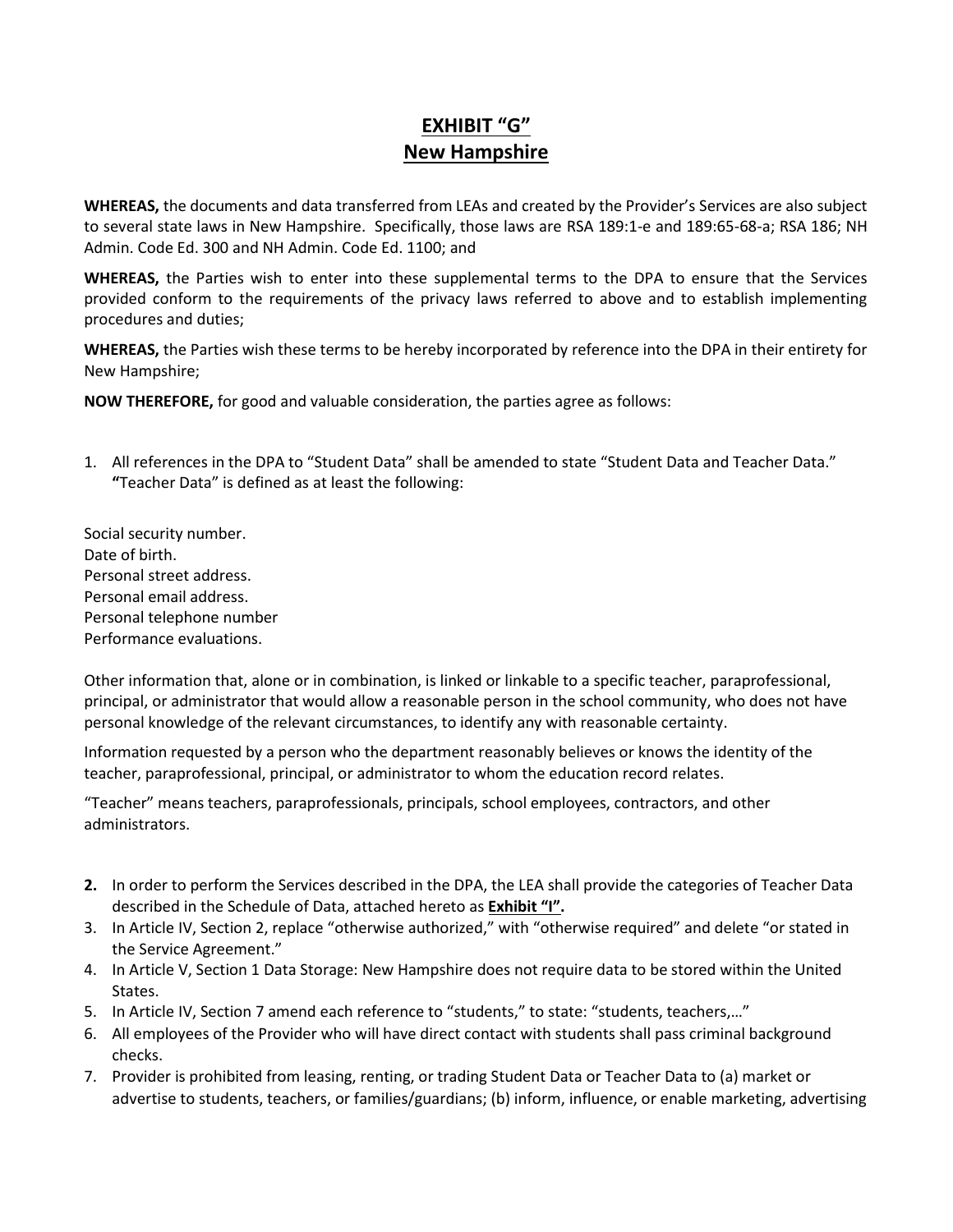or other commercial efforts by a Provider; (c) develop a profile of a student, teacher, family member/guardian or group, for any commercial purpose other than providing the Service to LEA; or (d) use the Student Data and Teacher Data for the development of commercial products or services, other than as necessary to provide the Service to the LEA. This section does not prohibit Provider from using Student Data and Teacher Data for adaptive learning or customized student learning purposes.

- 8. The Provider agrees to the following privacy and security standards. Specifically, the Provider agrees to:
	- (1) Limit system access to the types of transactions and functions that authorized users, such as students, parents, and LEA are permitted to execute;
	- (2) Limit unsuccessful logon attempts;
	- (3) Employ cryptographic mechanisms to protect the confidentiality of remote access sessions;
	- (4) Authorize wireless access prior to allowing such connections;
	- (5) Create and retain system audit logs and records to the extent needed to enable the monitoring, analysis, investigation, and reporting of unlawful or unauthorized system activity;
	- (6) Ensure that the actions of individual system users can be uniquely traced to those users so they can be held accountable for their actions;
	- (7) Establish and maintain baseline configurations and inventories of organizational systems (including hardware, software, firmware, and documentation) throughout the respective system development life cycles;
	- (8) Restrict, disable, or prevent the use of nonessential programs, functions, ports, protocols, and services;
	- (9) Enforce a minimum password complexity and change of characters when new passwords are created;
	- (10)Perform maintenance on organizational systems;
	- (11)Provide controls on the tools, techniques, mechanisms, and personnel used to conduct system maintenance;
	- (12)Ensure equipment removed for off-site maintenance is sanitized of any Student Data or Teacher Data in accordance with NIST SP 800-88 Revision 1;
	- (13)Protect (i.e., physically control and securely store) system media containing Student Data or Teacher Data, both paper and digital;
	- (14)Sanitize or destroy system media containing Student Data or Teacher Data in accordance with NIST SP 800-88 Revision 1 before disposal or release for reuse;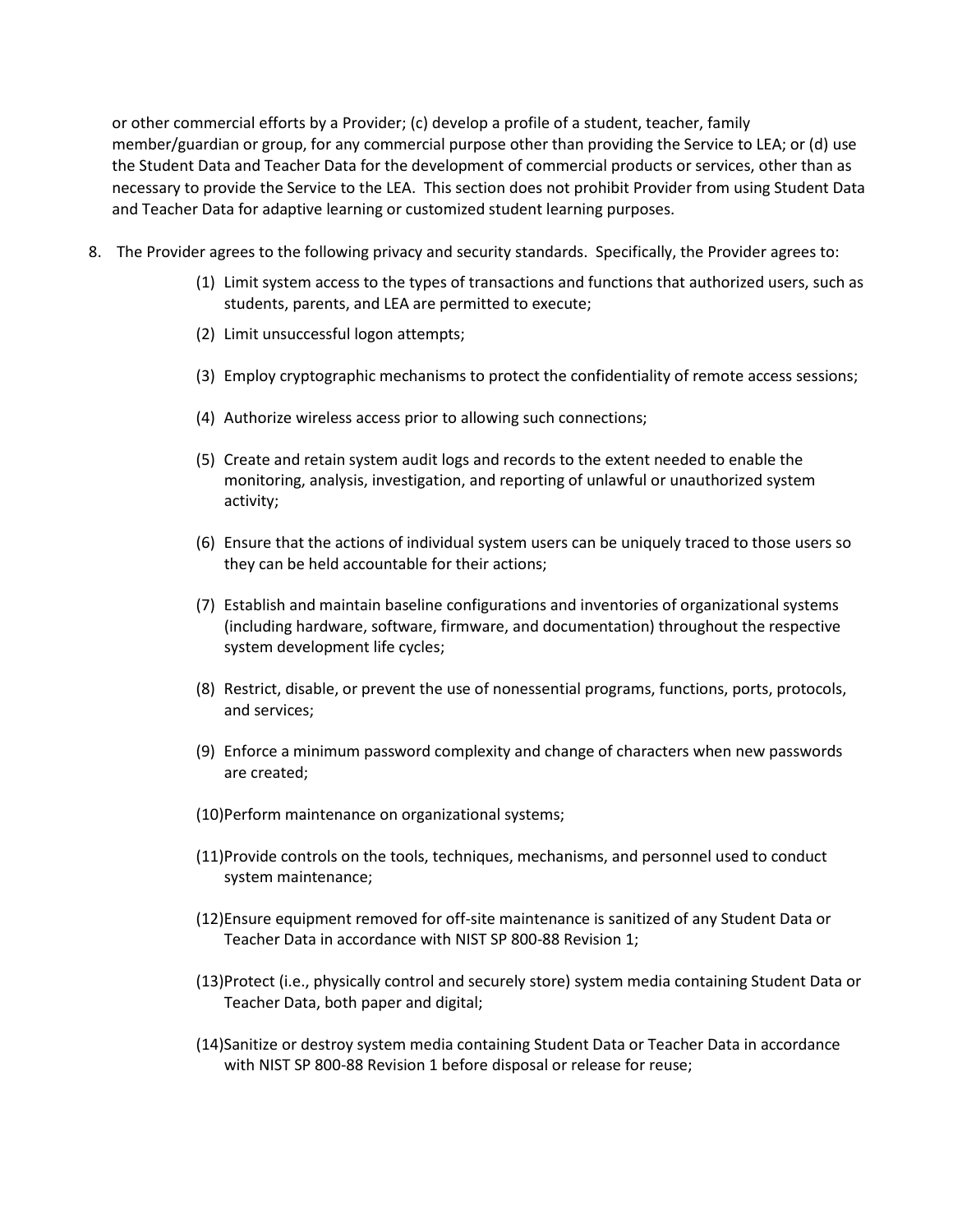- (15)Control access to media containing Student Data or Teacher Data and maintain accountability for media during transport outside of controlled areas;
- (16)Periodically assess the security controls in organizational systems to determine if the controls are effective in their application and develop and implement plans of action designed to correct deficiencies and reduce or eliminate vulnerabilities in organizational systems;
- (17)Monitor, control, and protect communications (i.e., information transmitted or received by organizational systems) at the external boundaries and key internal boundaries of organizational systems;
- (18)Deny network communications traffic by default and allow network communications traffic by exception (i.e., deny all, permit by exception);
- (19)Protect the confidentiality of Student Data and Teacher Data at rest;
- (20)Identify, report, and correct system flaws in a timely manner;
- (21)Provide protection from malicious code (i.e. Antivirus and Antimalware) at designated locations within organizational systems;
- (22)Monitor system security alerts and advisories and take action in response; and
- (23)Update malicious code protection mechanisms when new releases are available.

Alternatively, the Provider agrees to comply with one of the following standards: (1) NIST SP 800-171 rev 2, Basic and Derived Requirements; (2) NIST SP 800-53 rev 4 or newer, Low Impact Baseline or higher; (3) FedRAMP (Federal Risk and Authorization Management Program); (4) ISO/IEC 27001:2013; (5) Center for Internet Security (CIS) Controls, v. 7.1, Implementation Group 1 or higher; (6) AICPA System and Organization Controls (SOC) 2, Type 2; and (7) Payment Card Industry Data Security Standard (PCI DSS), v3.2.1. The Provider will provide to the LEA on an annual basis and upon written request demonstration of successful certification of these alternative standards in the form of a national or international Certification document; an Authorization to Operate (ATO) issued by a state or federal agency, or by a recognized security standards body; or a Preliminary Authorization to Operate (PATO) issued by the FedRAMP Joint Authorization Board (JAB).

- 9. In the case of a data breach, as a part of the security breach notification outlined in Article V, Section 4(1), the Provider agrees to provide the following additional information:
	- i. The estimated number of students and teachers affected by the breach, if any.
- 10. The parties agree to add the following categories into the definition of Student Data: the name of the student's parents or other family members, place of birth, social media address, unique pupil identifier, and credit card account number, insurance account number, and financial services account number.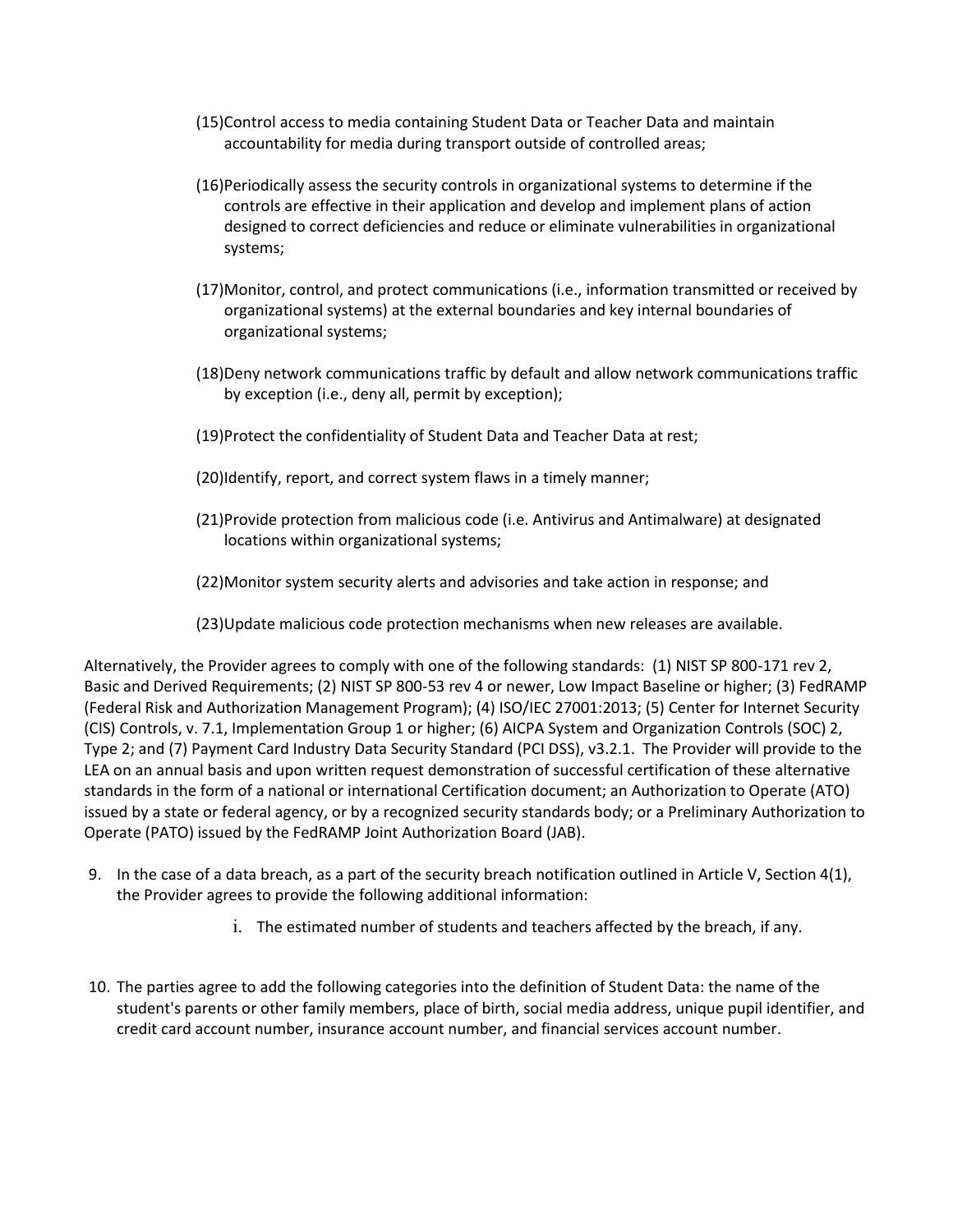| <b>EXHIBIT "I" - TEACHER DATA</b>           |                                                                                        |                                           |
|---------------------------------------------|----------------------------------------------------------------------------------------|-------------------------------------------|
| <b>Category of Data</b>                     | <b>Elements</b>                                                                        | <b>Check if used</b><br>by your<br>system |
| Application                                 | IP Addresses of users, Use of cookies etc.                                             | X                                         |
| <b>Technology Meta</b><br>Data              | Other application technology meta data-Please specify:                                 |                                           |
| <b>Application Use</b><br><b>Statistics</b> | Meta data on user interaction with application                                         |                                           |
| Communications                              | Online communications that are captured (emails, blog entries)                         |                                           |
|                                             | Date of Birth                                                                          |                                           |
|                                             | Place of Birth                                                                         |                                           |
| Demographics                                | <b>Social Security Number</b>                                                          |                                           |
|                                             | Ethnicity or race                                                                      |                                           |
|                                             | Other demographic information-Please specify:                                          |                                           |
| <b>Personal Contact</b>                     | <b>Personal Address</b>                                                                |                                           |
| Information                                 | Personal Email                                                                         |                                           |
|                                             | Personal Phone                                                                         |                                           |
| Performance<br>evaluations                  | Performance Evaluation Information                                                     |                                           |
|                                             | Teacher scheduled courses                                                              |                                           |
| Schedule                                    | Teacher calendar                                                                       |                                           |
|                                             | <b>Medical alerts</b>                                                                  |                                           |
| Special                                     | Teacher disability information                                                         |                                           |
| Information                                 | Other indicator information-Please specify:                                            |                                           |
|                                             | Local (School district) ID number                                                      |                                           |
|                                             | State ID number                                                                        |                                           |
| Teacher<br>Identifiers                      | Vendor/App assigned student ID number                                                  |                                           |
|                                             | Teacher app username                                                                   |                                           |
|                                             | Teacher app passwords                                                                  |                                           |
| Teacher In App<br>Performance               | Program/application performance                                                        |                                           |
| <b>Teacher Survey</b>                       |                                                                                        |                                           |
| Responses                                   | Teacher responses to surveys or questionnaires                                         |                                           |
| Teacher work                                | Teacher generated content; writing, pictures etc.                                      |                                           |
|                                             | Other teacher work data -Please specify:                                               |                                           |
| Education                                   | Course grades from schooling                                                           |                                           |
|                                             | Other transcript data -Please specify:                                                 |                                           |
| Other                                       | Please list each additional data element used, stored or collected by your application | School Email address                      |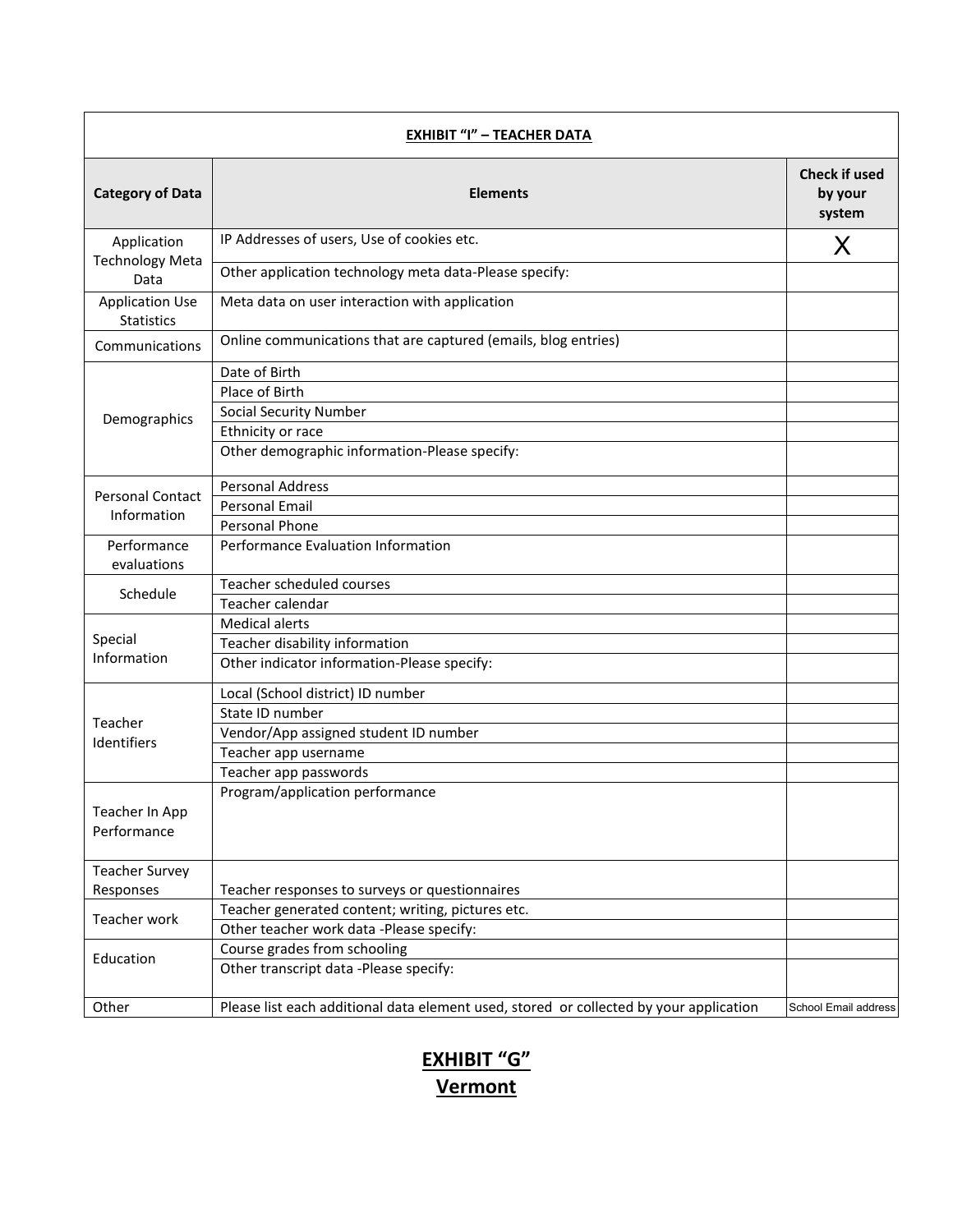**WHEREAS,** the documents and data transferred from LEAs and created by the Provider's Services are also subject to several state laws in Vermont. Specifically, those laws are 9 VSA 2443 to 2443f; 16 VSA 1321 to 1324; and

**WHEREAS,** the Parties wish to enter into these supplemental terms to the DPA to ensure that the Services provided conform to the requirements of the privacy laws referred to above and to establish implementing procedures and duties;

**WHEREAS,** the Parties wish these terms to be hereby incorporated by reference into the DPA in their entirety for Vermont;

- 1. In Article IV, Section 2, replace "otherwise authorized," with "otherwise required" and delete "or stated in the Service Agreement."
- 2. All employees of the Provider who will have direct contact with students shall pass criminal background checks.
- 3. In Article V, Section 1 Data Storage: Vermont does not require data to be stored within the United States.